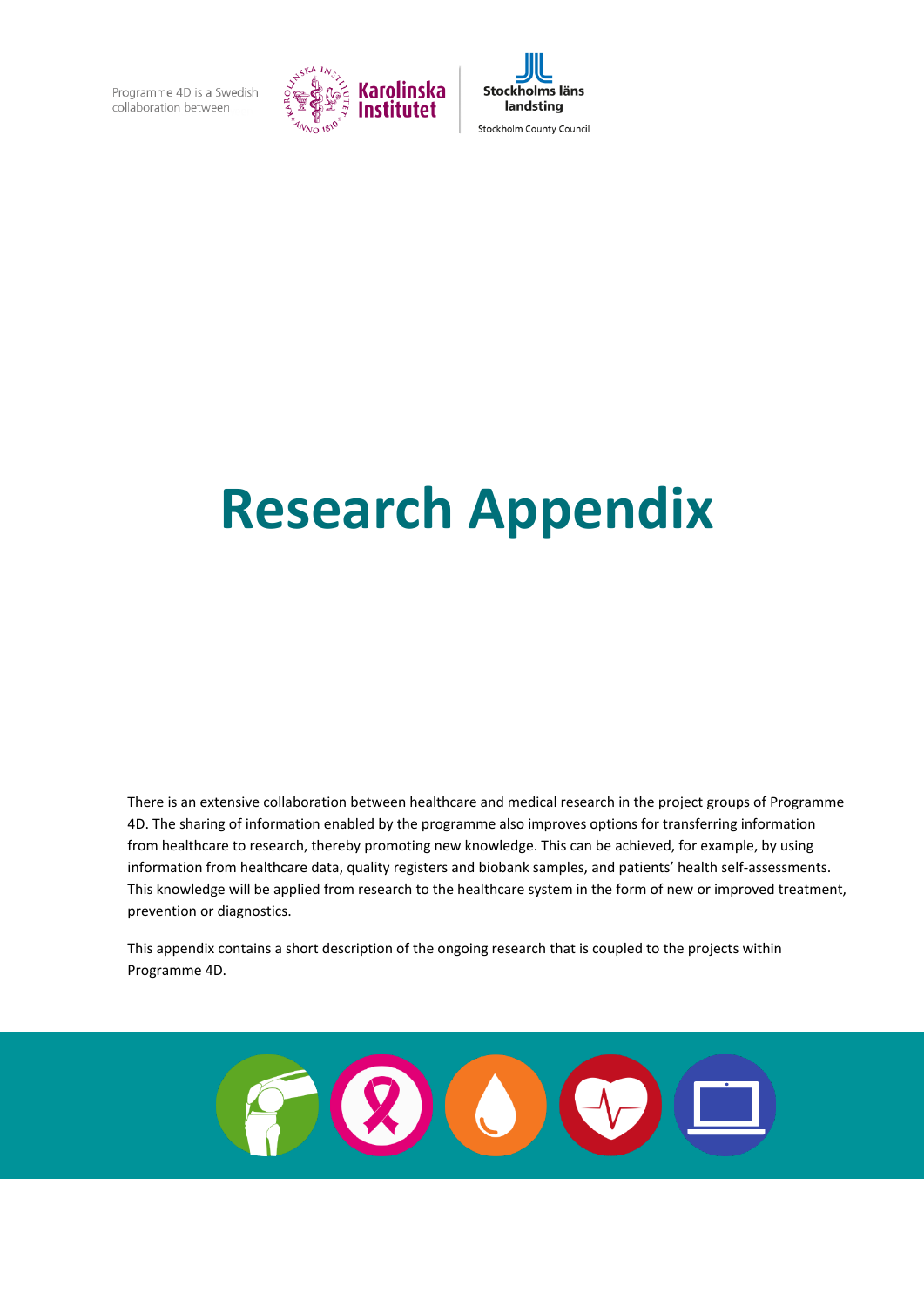Programme 4D is a Swedish collaboration between





# **4D Arthritis**

#### *Background*

Chronic non-curable inflammatory joint diseases affect more 1% of the general population. For Rheumatoid Arthritis, the most common of these diseases, the life-time risk is around 1 in 30 individuals, and twice as high in females as in males. Besides reduced prospects for healthy living and active ageing for patients diagnosed with these conditions, the societal dimension of inflammatory arthritis includes substantial costs in terms sick-leave and disability pension and for healthcare services and treatment. For instance, "Biological drugs" are efficacious in many but far from all patients with chronic inflammatory diseases such as Rheumatoid Arthritis, but currently account for over 5% of the entire drug expenditure in countries such as Sweden. Yet, the societal costs related to reduced workability in this population are even higher.

#### *Research Agenda*

For Rheumatoid Arthritis and many other chronic inflammatory diseases the unmet medical needs, and hence our research agenda, can broadly be summarised as i) identification of individuals at high risk, including targeted interventions among them ("personalized prevention"), ii) early identification of individuals with new onset disease, and iii) an individualized approach to treatment and monitoring of the disease ("personalized treatment"). To address these needs, we need to find ways to identify the various subsets of the disease, to learn about the etiologies and molecular pathogenesis of these subsets, and to help developing and evaluating prevention and therapies that specifically address modifiable risk factors (life style) as well as molecular pathways towards disease. Finally, we need to measure treatment response, treatment side effects on individual as well as societal level (figure below).



Figure 1. The needs for improved predictions in order to achieve targeted prevention and personalized treatment in RA and other chronic inflammatory diseases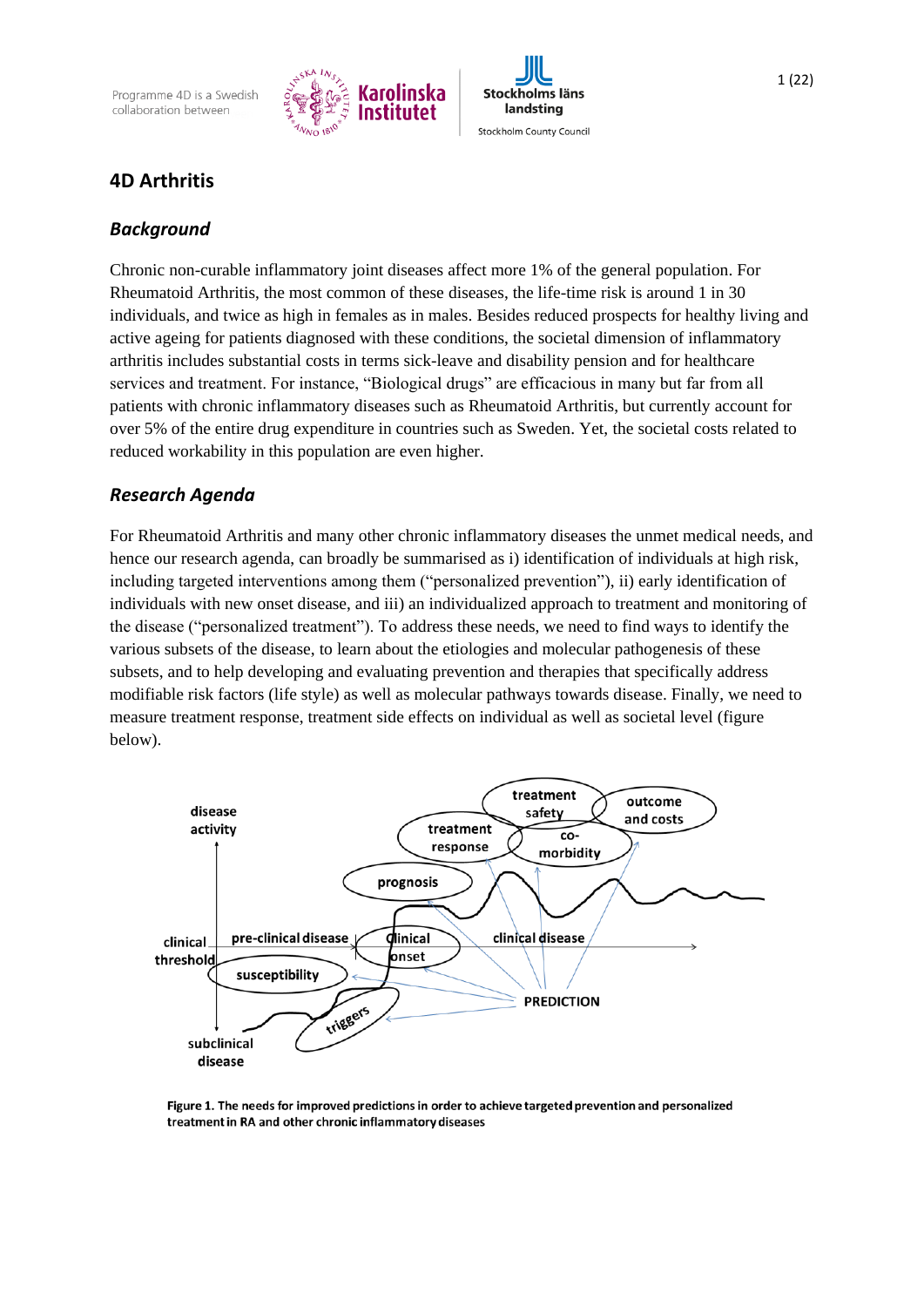



Key to success of prevention and treatment is the contribution of the patient her/himself both in terms of contributing data about her/his disease, and in terms of access to information that enables the individual/patient to take maximal control of her/his disease.

Arthritis research in the 4D program aims to use a unique opportunity now provided, to combine detailed information directly from patients, with clinical, molecular and epidemiological studies aimed at developing and evaluating preventive as well as therapeutic approaches to RA. Informatics is also a key component of our work, to ensure novel solution for capture of information, to bring together information from the different sources both for research and for clinical care. The combination of qualified science in all these areas, with the addition of unique new instruments for patient participation presently provides us with a very strong international edge in several fields of arthritis research. This edge enables us to leverage the grants for 4D with major additional funding from international funding agencies as well as from international companies, thus contributing to better care as well as a better environment for research and industrial development in the Stockholm area.

## *Below follows some examples of progress made during the year, where the 4D program has contributed to the results:*

- a) **Development and use of new tools for patient participation in care and research:** A major efforts has been made to create new systems for communication between patients, care and research. A specific electronic tool (ontilederna.nu) has been established as a pilot for individuals with symptoms of suspected arthritis to self-evaluate and to use decision support based systems for contacts with primary and specialist care.
- b) **Development of new biobanking programs integrated with electronic records and quality registers:** A new systems for integrating biobanking with electronic records and quality of care registers as well as with clinical trials programs has been developed. The system is currently subject to piloting and evaluation in the arthritis program, and will be a major tool for all specialties in obtaining biobanked material from routine care (http://srq.nu/srqny/wpcontent/uploads/2014/04/SRQ\_Biobank\_patientinformation.pdf).
- c) **Use of these tools to develop programs for earlier diagnosis, prevention and earlier therapy:** The systems for communication with and obtaining information from patients, in combination with molecular/genetic data, permit us to develop "personalized" programs for prevention and treatment. Such programs are currently being developed and evaluated, and will take molecular knowledge (biomarkers, genetics) (1-4), new clinical techniques (including ultrasound) [\(5\)](#page-11-0) as well as life style [\(6-8\)](#page-11-1) into account in advising patients and care givers about optimal ways for preventions and treatments. A clinical trial ongoing in all Nordic countries, coordinated from Karolinska (called NORDSTAR), comparing 4 registered treatment options at arthritis diagnosis, also aims at finding predictors of treatment response. The ultimate goal of all these initiatives is an individualized treatment strategy for RA.
- d) **Development of programs for evaluation of care from the perspective of the patient, the care giver and the society (an aspect of value-based care and a preparation for a new system for quantifying relevant outcomes):** We use the unique Swedish opportunities for outcome research to evaluate effects of different preventive and therapeutic program concerning effects for the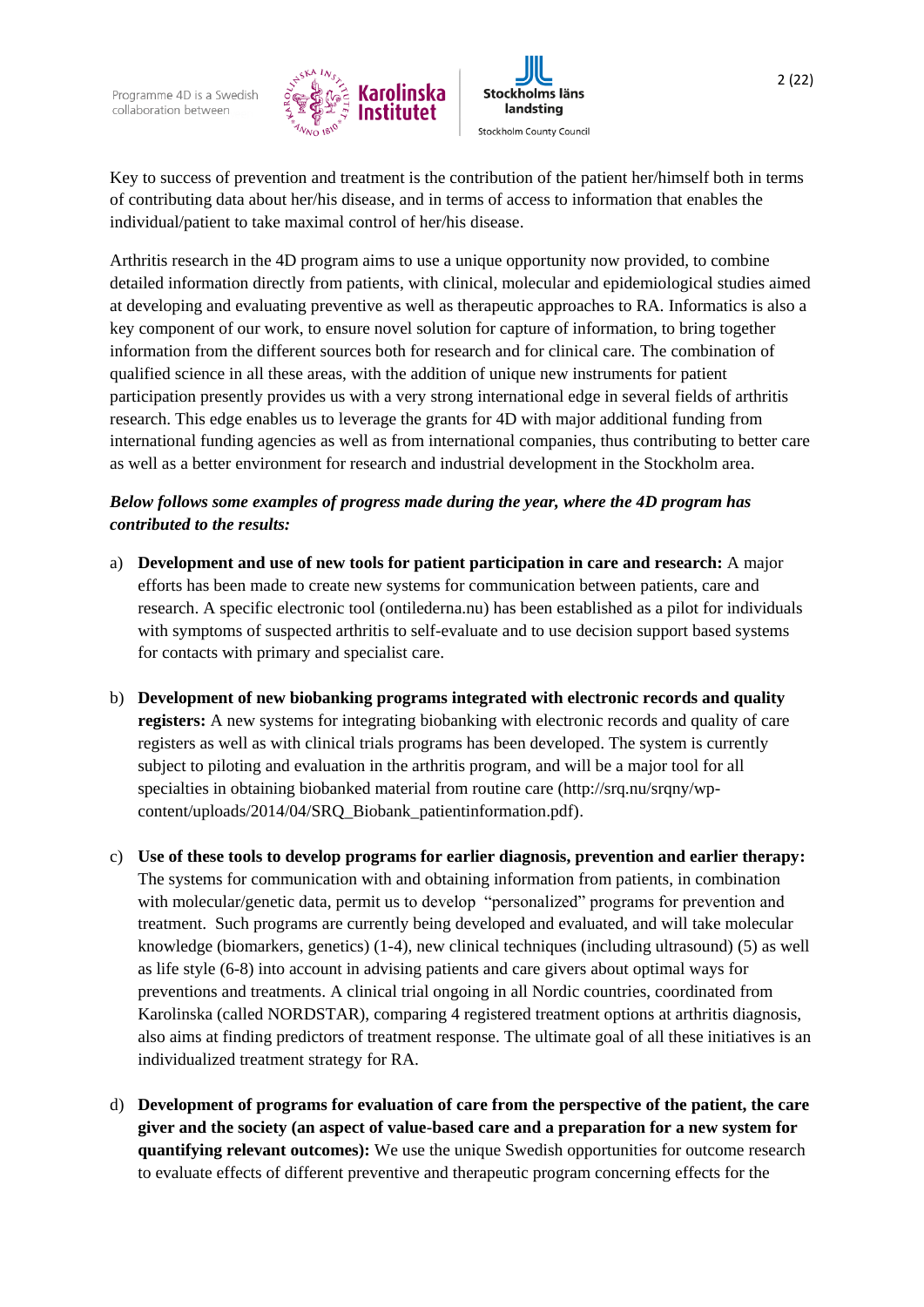



individual (quality of life, including work capacity, disease comorbidity and treatment safety) [\(9,](#page-11-2) [10\)](#page-11-3), for care givers (effects on clinically measurable outcomes) [\(11\)](#page-11-4) and for society (effects on disease, compared with costs for society).

- e) **International collaborations:** The 4D program has helped in establishing and strengthening several international collaborations, including the securing of a new big IMI program for drug development (ULTRA, managed from KI), as well as the further development of to other IMI programs (BTCure, KI EU coordinator http://btcure.eu/) and AbiRisk http://www.abirisk.eu/.) A number of additional international bilateral collaborations have been developed and strengthened.
- f) **Collaborative programs with industry (pharmaceutical, diagnostic and informatics companies):** Several industrial contracts have been established (PhaDia/Thermo, Janssen, AstraZeneca). The diagnostic program has resulted in a new diagnostic system for autoantibody diagnostics in RA. The other programs are presently focused on biomarker development.

# *References*

Okada Y, Wu D, Trynka G, Raj T, Terao C, Ikari K, et al. Genetics of rheumatoid arthritis contributes to biology and drug discovery. Nature. 2014 Feb 20;506(7488):376-81. PubMed PMID: 24390342. Pubmed Central PMCID: 3944098.

Hambardzumyan K, Bolce R, Saevarsdottir S, Cruickshank SE, Sasso EH, Chernoff D, et al. Pretreatment multi-biomarker disease activity score and radiographic progression in early RA: results from the SWEFOT trial. Annals of the rheumatic diseases. 2014 May 8. PubMed PMID: 24812287.

Jiang X, Frisell T, Askling J, Karlson EW, Klareskog L, Alfredsson L, et al. To which extent may the familial risk of rheumatoid arthritis be explained by established RA risk factors? Arthritis Rheumatol. 2014 Nov 24. PubMed PMID: 25418518.

Catrina AI, Ytterberg AJ, Reynisdottir G, Malmstrom V, Klareskog L. Lungs, joints and immunity against citrullinated proteins in rheumatoid arthritis. Nature reviews Rheumatology. 2014 Nov;10(11):645-53. PubMed PMID: 25072264.

Rezaei H, Torp-Pedersen S, Af Klint E, Backheden M, Kisten Y, Gyori N, et al. Diagnostic utility of musculoskeletal ultrasound in patients with suspected arthritis inverted question mark a probabilistic approach. Arthritis Res Ther. 2014 Oct 1;16(5):448. PubMed PMID: 25270355. Pubmed Central PMCID: 4209056.

Sandberg ME, Bengtsson C, Kallberg H, Wesley A, Klareskog L, Alfredsson L, et al. Overweight decreases the chance of achieving good response and low disease activity in early rheumatoid arthritis. Annals of the rheumatic diseases. 2014 Nov;73(11):2029-33. PubMed PMID: 24818635.

Saevarsdottir S, Rezaei H, Geborek P, Petersson I, Ernestam S, Albertsson K, et al. Current smoking status is a strong predictor of radiographic progression in early rheumatoid arthritis: results from the SWEFOT trial. Annals of the rheumatic diseases. 2014 Apr 4. PubMed PMID: 24706006.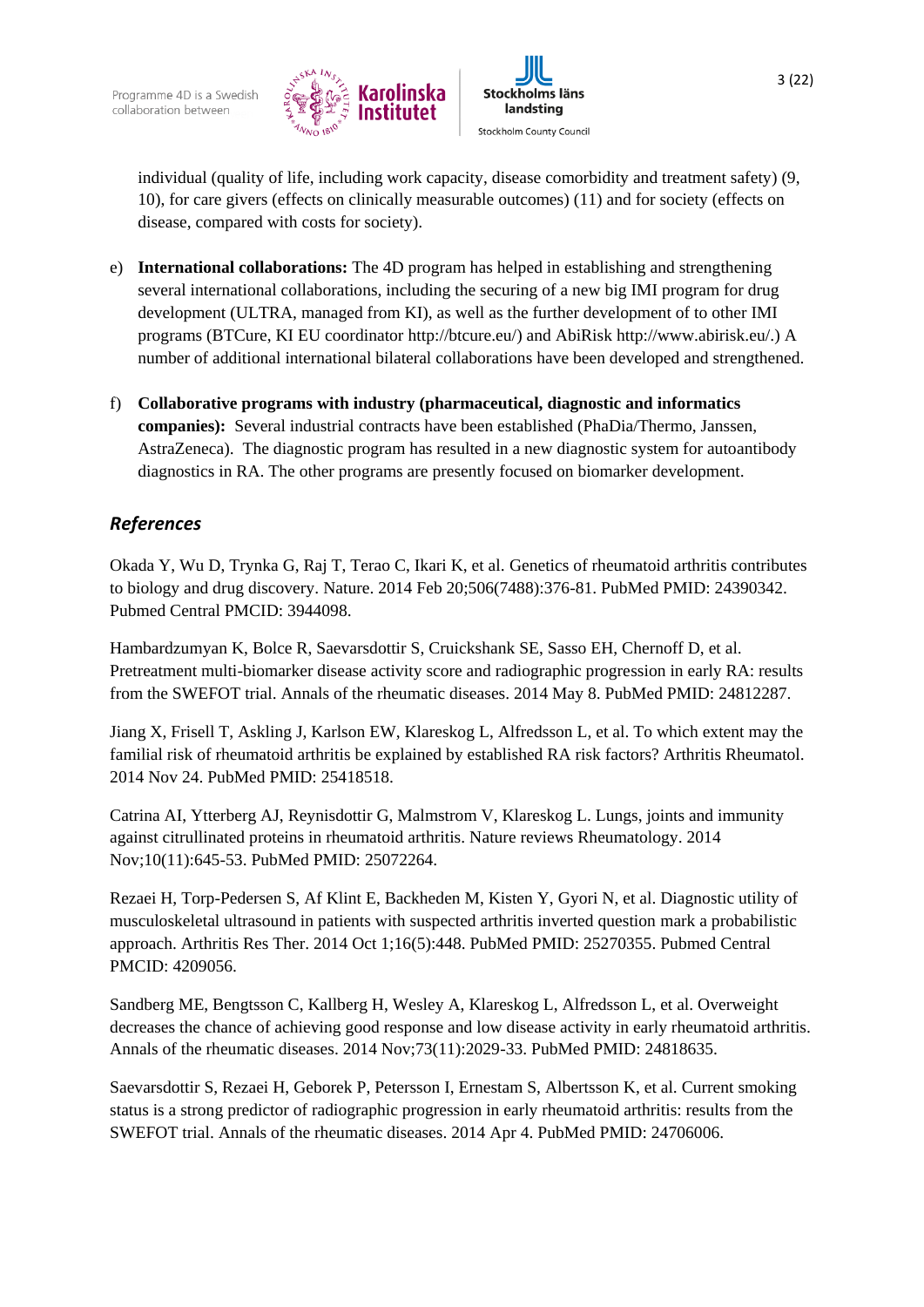

Sandberg ME, Wedren S, Klareskog L, Lundberg IE, Opava CH, Alfredsson L, et al. Patients with regular physical activity before onset of rheumatoid arthritis present with milder disease. Annals of the rheumatic diseases. 2014 Aug;73(8):1541-4. PubMed PMID: 24641943.

Olofsson T, Petersson IF, Eriksson JK, Englund M, Simard JF, Nilsson JA, et al. Predictors of work disability during the first 3 years after diagnosis in a national rheumatoid arthritis inception cohort. Annals of the rheumatic diseases. 2014 May;73(5):845-53. PubMed PMID: 23520035.

Raaschou P, Frisell T, Askling J, for the ASG, for the ASG. TNF inhibitor therapy and risk of breast cancer recurrence in patients with rheumatoid arthritis: a nationwide cohort study. Annals of the rheumatic diseases. 2014 Aug 8. PubMed PMID: 25107559.

Chatzidionysiou K, Askling J, Eriksson J, Kristensen LE, van Vollenhoven R, for the Ag. Effectiveness of TNF inhibitor switch in RA: results from the national Swedish register. Annals of the rheumatic diseases. 2014 Jan 15. PubMed PMID: 24431398.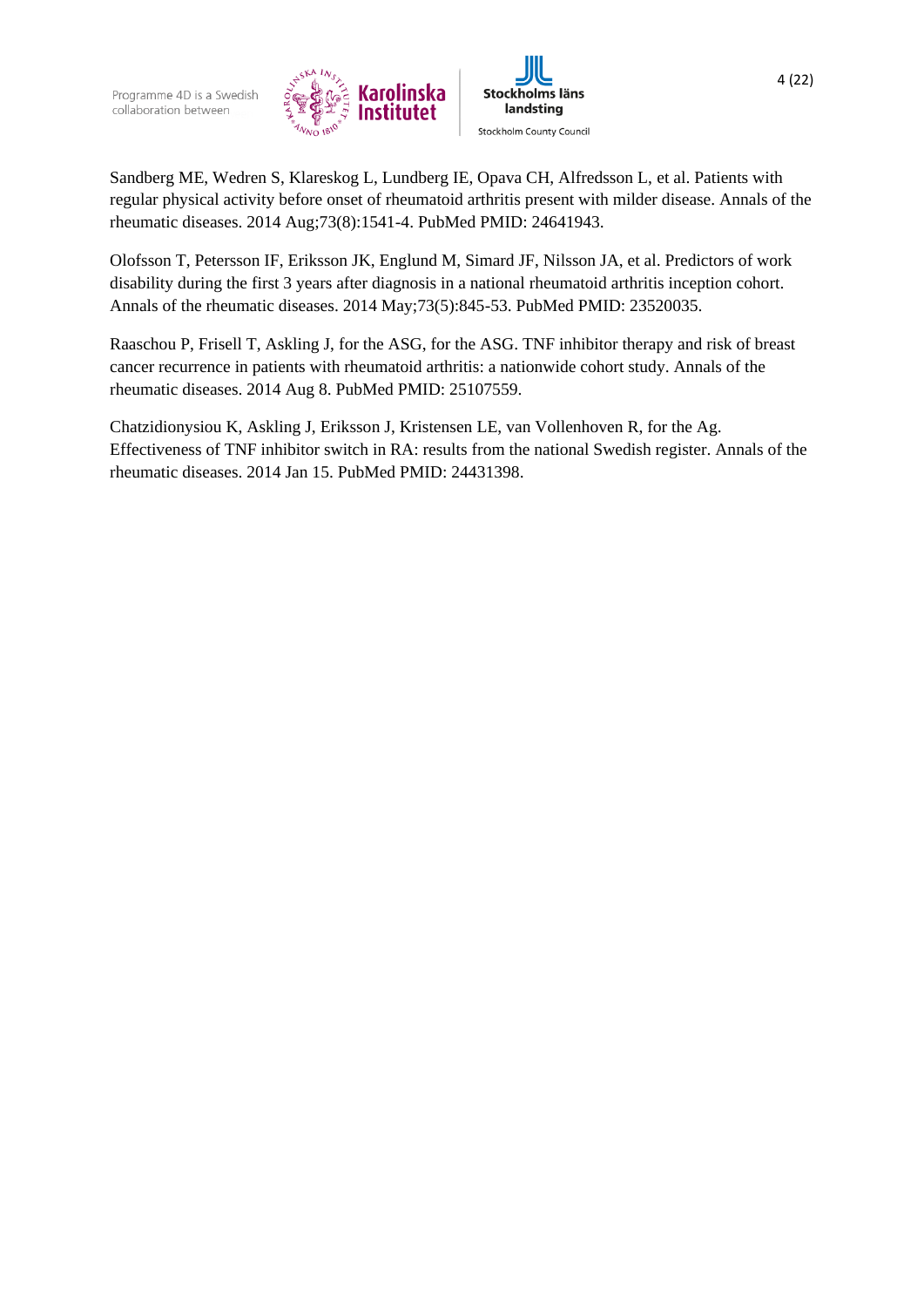Programme 4D is a Swedish collaboration between





# **4D Breast cancer**

#### *Background*

During the period 1980-2011, the incidence of breast cancer increased nearly three-fold on the global level. In 2012, nearly 1.7 million women were diagnosed with breast cancer [\(Ferlay et al. 2015;](#page-11-3) [Forouzanfar et al. 2011\)](#page-11-4). Sweden has seen a similar trend since 1960. A total of 9,123 breast cancer diagnoses were reported in 2013 in Sweden, 1,667 of them in Stockholm County (Cancerstatistik 1970–2013). Sweden's outstanding breast cancer survival rates are based on the high standard of palliative care, a national mammography screening programme and frequent use of the latest adjuvant therapeutic regimens [\(De Angelis et al. 2014\)](#page-11-0).

The 4D Breast Cancer Programme has multiple aims, with the overarching goal of reducing incidence and mortality of breast cancer. The proposed programme will significantly reduce the burden of breast cancer through a personalised medicine approach that takes into account individuals' risk and prognosis of breast cancer.

## *Integrated Practice Units*

Breast Cancer Centres are currently undergoing further development at three large hospitals (Karolinska University Hospital, Capio S:t Göran Hospital and Stockholm South General Hospital) in Stockholm. The goal is to integrate research and development activities with clinical practice. The value-based healthcare model suggests that, in order to maximise patient value, care should be delivered in integrated care units, also referred to as integrated practice units (IPUs). These units comprise co-located, multidisciplinary teams that provide the full cycle of care for a breast cancer patient. This includes inpatient, outpatient and rehabilitative care as well as patient education and follow-up. The unit is designed to reduce multiple fragmented medical appointments and tests by consolidating these at one clinic focused on one condition. The unit's integrated process will create the infrastructures needed to conduct unique clinical-oriented research. The specific aims are:

- To give all women visiting the units the opportunity to contribute to clinical studies
- To create the integrated health care process needed to enable patients to participate in randomised clinical trials
- To expand breast cancer care and research to include primary prevention and early detection
- To create a well-annotated biobank of blood, primary tissue and metastases
- To link the biobank laboratory information system (LIMS) to the regional quality register of breast cancer patients
- To develop and evaluate breast cancer surgery, oncoplastic surgery, primary/secondary reconstruction and quality of life
- To evaluate how sentinel node biopsy influences staging of the axilla, arm morbidity and survival
- To evaluate hereditary aspects of breast cancer
- To identify biomarkers that predict therapy response and prognosis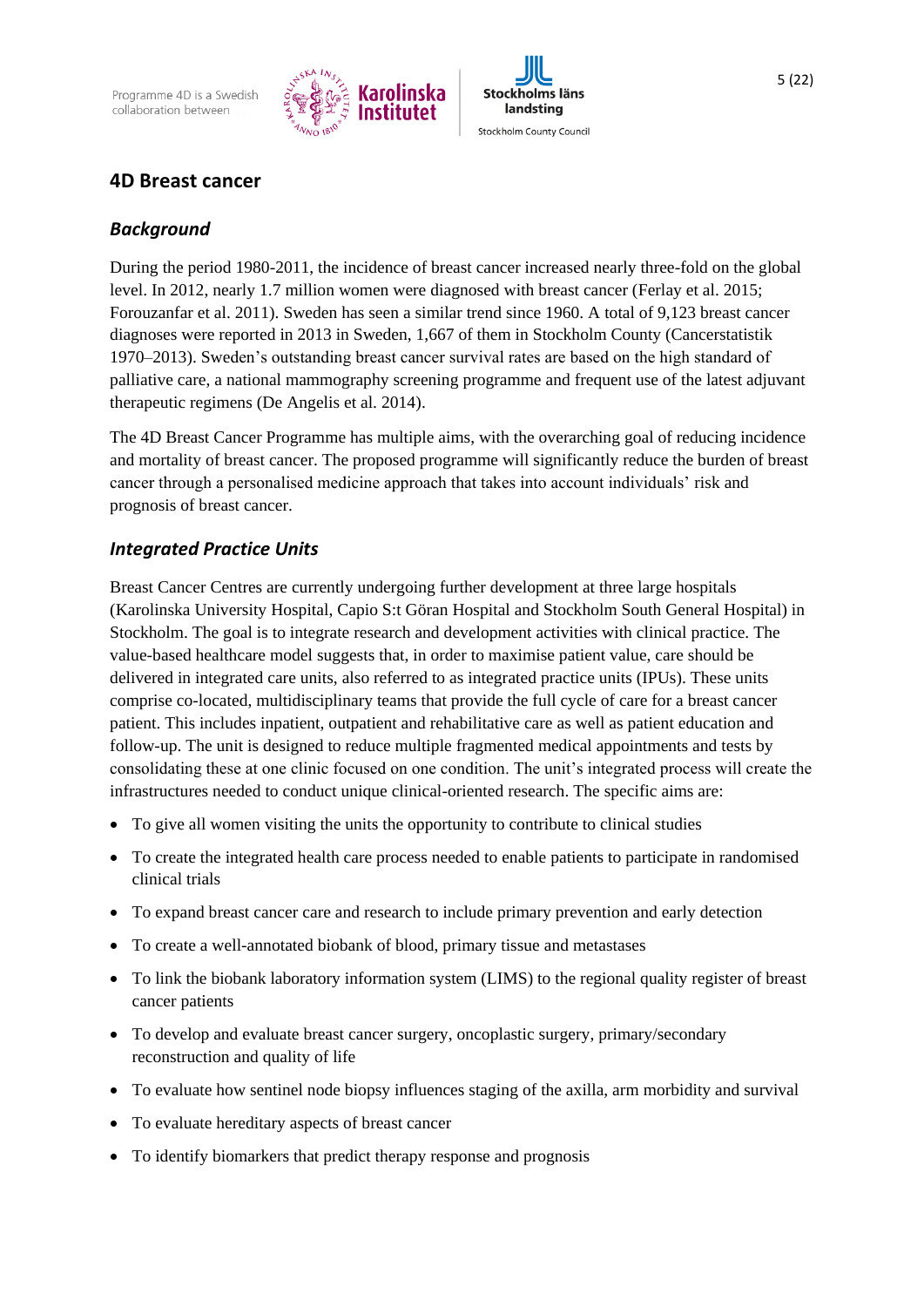



- Participate in developing new anti-cancer drugs and therapy concepts aiming at controlling systemic disease aiming at increased cure at best palliation at relapse
- Tailor the use of the interfoliated local- and locoregional radiotherapy
- To include research focusing on care, psychosocial support, rehabilitation and quality of life for breast cancer survivors

# *Research agenda*

#### **1. The dynamics of setting up the IPUs**

To enable cross-case comparison, each of the three units will be treated separately. Questions to be answered include: How are processes and mechanisms being set up in the new breast cancer IPUs? How is the choice of process affected by the clinical unit's specific conditions? What are the main problems involved in implementing the processes and mechanisms? How successful is the chosen approach in each case?

### **2. Using experience-based co-design to develop patient reported outcome measures (PROM) for implementation in the Swedish national breast cancer quality register**

The aim of this project is to develop a structured method and a technological solution for assessment of the relevant PROM to be implemented in the Swedish national breast cancer quality register. The project has produced a PROM questionnaire that has been tested in the target population. The PROM questionnaire is ready for widespread national implementation in the quality register. In 2014, data collection was completed and analysed for the three-stage project and a scientific manuscript was submitted for publication.

The quality register is in use, with high compliance levels for surgical parameters. Development is required, however, with regard to reconstructive surgery and oncology. In order for the oncology parameters to be useful in clinical practice, registration needs to be expanded, access to data on the patient level needs to be immediate, and compliance needs to be improved.

#### **3. Identification of the individual risk of breast cancer**

There are several models that predict the individual risk of developing breast cancer. Most are based on a compilation of lifestyle factors and family and reproductive history. We will use data from a large Swedish cohort ( $n \approx 33{,}000$  participants) generated at the South General Hospital [\[karmastudy.org\]](file:///C:/Documents%20and%20Settings/FKAR2254/Local%20Settings/Temporary%20Internet%20Files/Content.IE5/KGE8QTQ4/karmastudy.org) to create a prediction model that includes genetic makeup and mammographic density (Michailidou et al. 2013; Darabi et al. 2012). Such a model will be used for individualised breast cancer prevention and screening. Two newly accepted Horizon 2020 grants (BRIDGES, B-CAST) support this aim.

Our goal is to provide the option of having the individual risk of breast cancer assessed at the first screening. Women at high risk of breast cancer will be offered opportunities to influence their risk level. The first step will be lifestyle counselling covering factors such as weight loss, increased physical activity, assistance with supervised physical exercise, and reduced alcohol intake. The lifestyle improvement support system will include innovative interactive e-health solutions. This part of the project is conducted in collaboration with the Universities of Utrecht (Carla van Gils) and Copenhagen (Elsebeth Lynge), and an application to the European Commission is being prepared. The aim is to offer women at very high risk of breast cancer risk-reducing medications at a dose that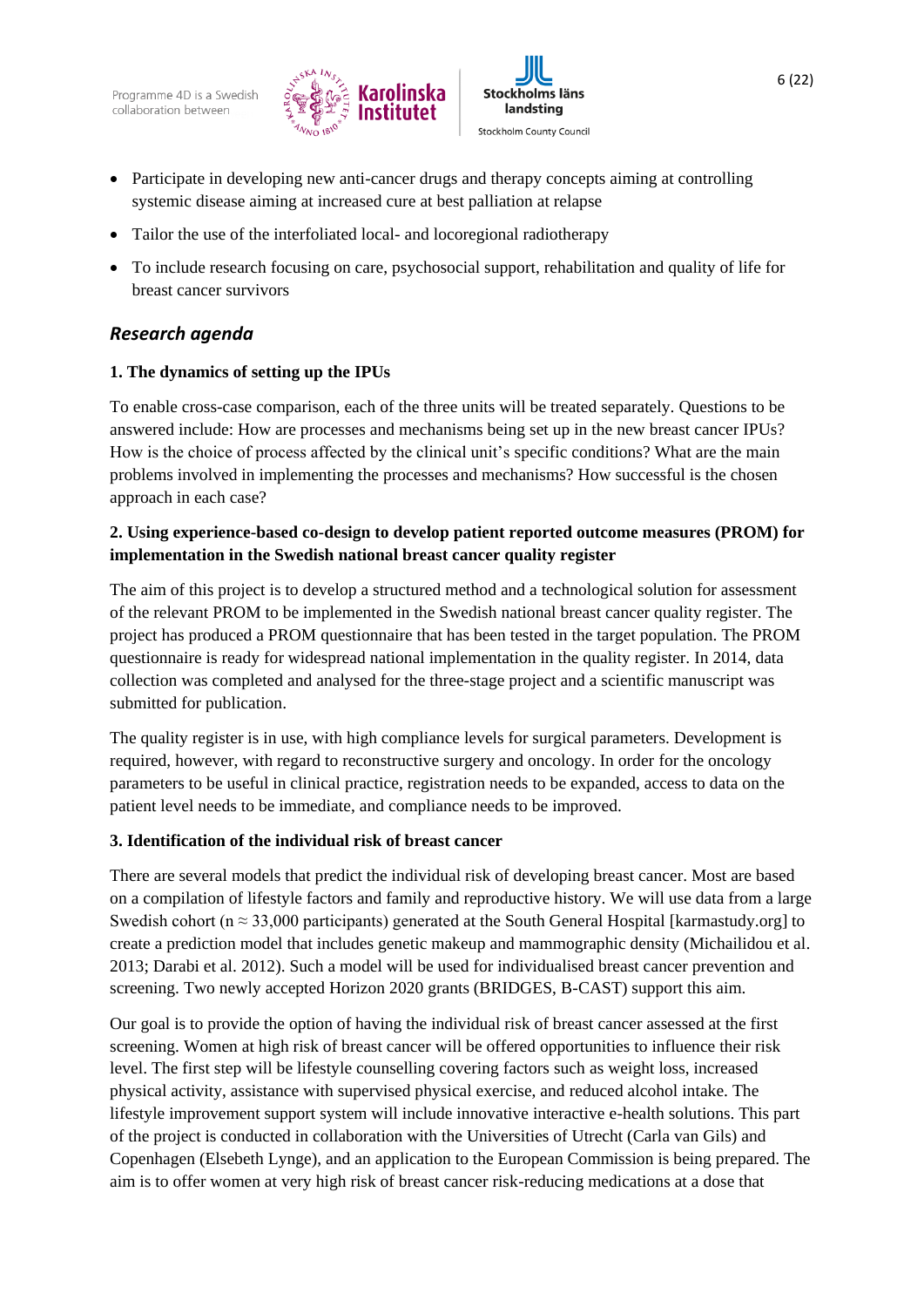



#### **4. Risk-based breast cancer screening**

Today's breast cancer screening programmes (offered in most European countries from 50 years of age) are based on health economic studies from more than 35 years ago. Typically, age is the only discriminator used to determine the need for breast cancer screening. Today's screening programme therefore fails to pick up other known breast cancer risk factors such as lifestyle, genetics and breast density (Hall & Easton 2013). The omission of breast density is particularly troublesome, as quite a number of women screened have breasts with high density. A comprehensive solution for automatically measuring mammographic density was initiated at the South General Hospital in December 2014 in collaboration with the image analysis company Volpara.

In 2015 we will move from age-based to risk-based screening for a subset of women visiting the screening units in Stockholm. The aim is to use alternative techniques ("abbreviated" MRI) for women with breasts of high mammographic density. An application to the Stockholm County Council (ALF) was recently submitted to cover the cost of this project.

#### **5. The Oncogenetic Clinic**

Approximately 10-15% of all breast cancer is deemed hereditary. Demands for genetic counselling and individualised risk assessments are increasing among patients and the community at large. Previously, mutation screening only targeted alterations in BRCA1 and BRCA2. However, breast cancer can also be a part of cancer syndromes involving other genes such as ATM, CHEK2, PTEN and TP53. Using modern molecular technologies such as sequencing, new potential cancer genes are continuously identified and evaluated.

Studies on hereditary breast cancer currently underway at the Karolinska Institute involve next generation sequencing to identify novel breast cancer-associated genes. The genotype/phenotype aspects of germline mutations in the tumour suppressor gene TP53 are also being studied, as well as the effect of TP53-targeted therapy in these families. Clinical trials evaluating targeted therapy with PARP inhibitors in patients with BRCA-related breast cancer are also running, as are studies on the psychosocial aspects of hereditary cancer syndromes as a key factor in familial cancer.

#### **6. Breast cancer surgery**

The sentinel node in breast cancer is the first node that drains the tumour, and removal of only the sentinel node is a technique that has replaced axillary clearance in node negative cases (Andersson et al. 2012). Thorough evaluation has not been conducted in terms of whether a full axillary resection is needed in sentinel node positive cases. Surgeons in Stockholm are participating in a large Scandinavian randomised multi-centre study (SenoMAC; 3,700 cases) focused on evaluating the need for axillary resection in sentinel node positive cases. Doctor de Boniface is the principal investigator. The role of sentinel node resection in highly malignant breast cancer cases treated with neoadjuvant therapy is being tested in a national multi-centre study headed by Professor Frisell.

Oncoplastic surgery is a combination of breast cancer surgery and plastic surgery. New techniques need to be evaluated in trials and correlated to oncological safety, and several studies are underway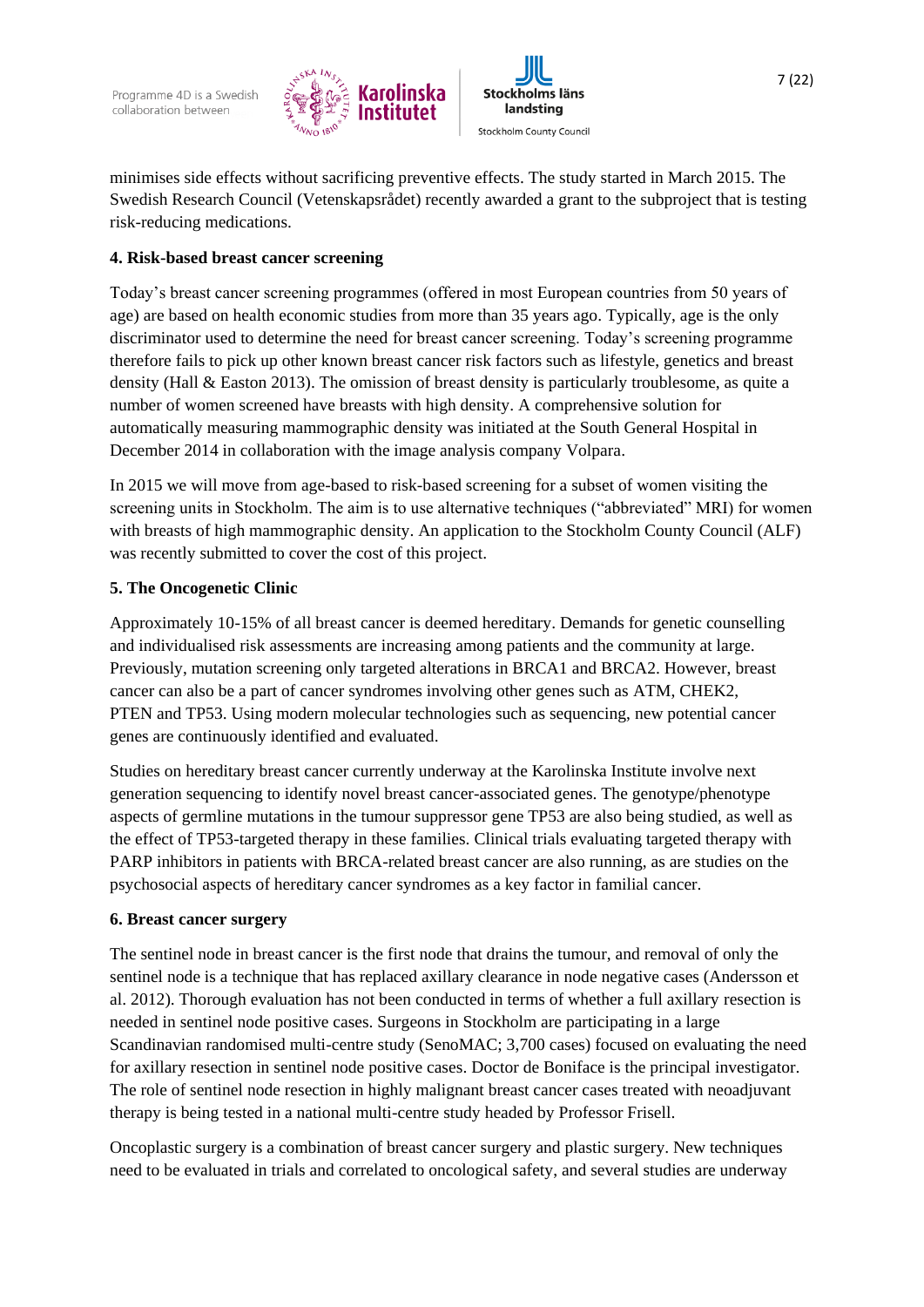

**Stockholms läns** landsting Stockholm County Council

8 (22)

(Eriksen et al. 2011). Primary reconstruction with Acellular Dermal Matrix appears to produce a better cosmetic outcome and is being tested in a large national randomised trial in Stockholm. Another study, conducted in Stockholm, is examining the risk of recurrence in breast cancer patients that undergo secondary reconstruction several years after primary surgery.

#### **7. Breast cancer oncology**

#### *Primary breast cancer – neoadjuvant and adjuvant therapy concepts*

Pre- or post-operative adjuvant therapy of micrometastatic disease are critical elements in the management of breast cancer patients. The previous generation of adjuvant chemotherapy followed by a five-year course of Tamoxifen reduces the breast cancer mortality rate by 50% at fifteen years of follow-up [\(EBCTCG 2005,](#page-11-5) [2011,](#page-11-6) [2012\)](#page-11-2). Post-operative radiotherapy also improves breast cancer and overall survival rates, when combined with surgery and systemic therapies (EBCTCG 2014). The latter survival rate improvement should be interpreted with some caution, however, since we do not have data on the best and most modern adjuvant therapies. While adjuvant systemic therapy and radiotherapy have positive effects, they also have well-documented short-term side effects and, in some cases, also very severe long-term consequences. Primary systemic breast cancer therapy is currently aimed at controlling the local-regional disease as well as the micrometastatic systemic disease. Chemotherapies, with different drug selections and schedules and targeted agents (primarily anti-HER2 agents), the latter of course including endocrine agent, is the armamentarium. This is a research-intensive area but we need to be better in avoiding both over- and under treatment.

Several randomised studies run in the '90s compared identical chemotherapy regimens before and after surgery; no statistically significant differences in survival rates were recorded. In a recent randomised study, however, the option was offered to non-responders to switch or prolong therapy, and an improvement in disease-free survival was recorded [\(von Minckwitz et al. 2013\)](#page-12-0). These data indicate that the in situ monitoring of therapy effect during neoadjuvant therapy is a potential advantage in comparison with adjuvant therapy. More recently, an FDA-initiated meta-analysis of nearly 13,000 patients showed that patients achieving pathological complete remission (pCR) had a statistically and clinically meaningful improvement in event-free and overall survival (Cortazar et al.). The frequency of pCR with modern therapies, in particular for patients with HER2-positive disease, is in the order of 50-60% [\(de Azambuja et al. 2014,](#page-11-1) [Gianni et al. 2012,](#page-12-1) [Schneeweiss](http://annonc.oxfordjournals.org/search?author1=A.+Schneeweiss&sortspec=date&submit=Submit) et al. 2013).The correlation between pCR and outcome remains controversial and has been criticised in another metaanalysis (Beruttiet al. 2014).

The use of neoadjuvant therapy will likely increase due to its potential to allow for switches of therapy. Based on this concept, a prospective and randomised study has been launched for the HER2 positive group, and further studies are planned for the luminal A-, luminal B- and the triple negative subgroup of patients. To some extent, the division of breast cancer into biologically distinct entities can be performed by immunohistochemistry, but it is clearly best performed by modern gene expression profiling or RNA-based sequencing.

Studies on better prognostication and therapy prediction are all aimed at tailoring management for the individual patient with a focus on avoiding over- and under-treatment, which is a real problem with today's management.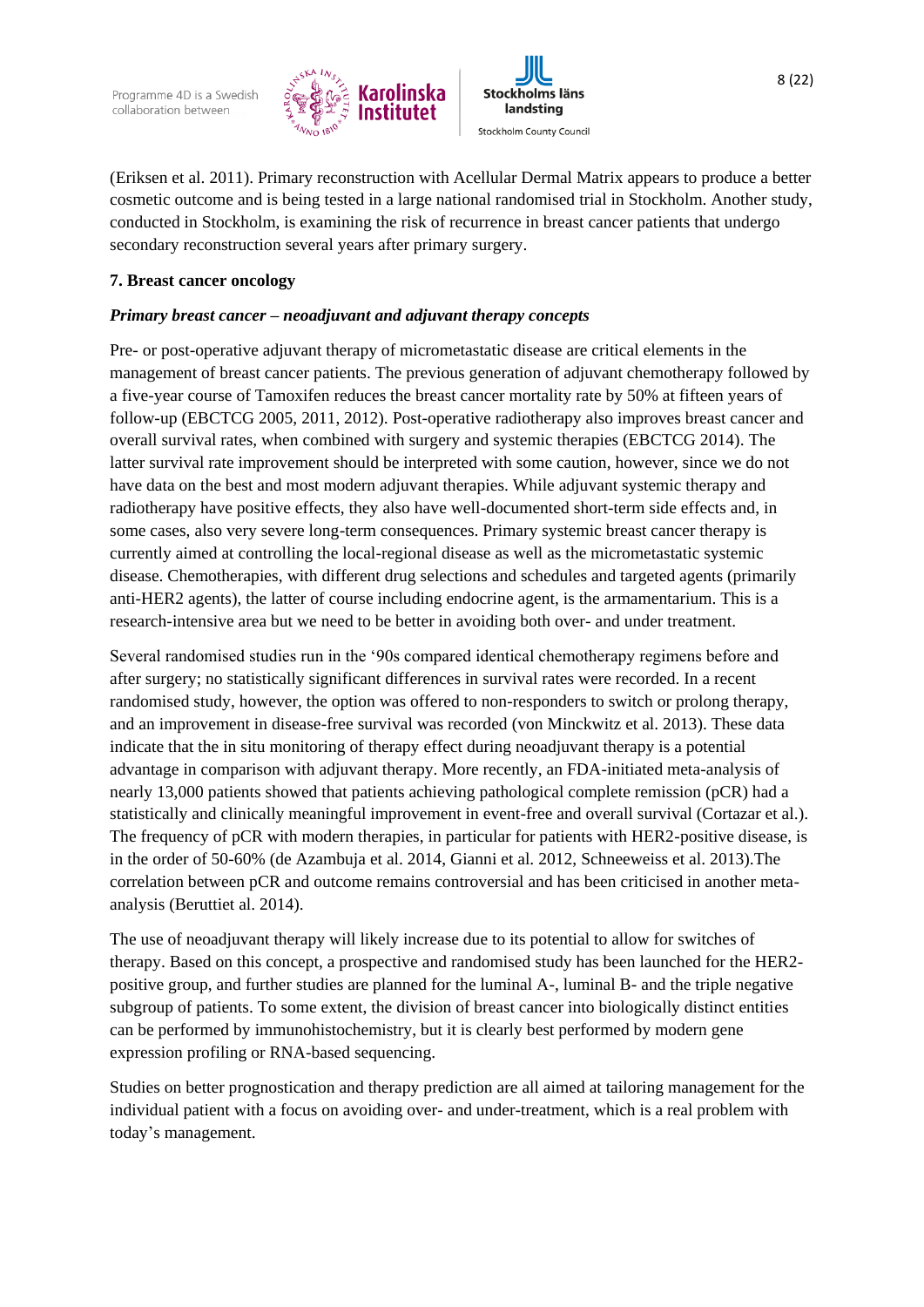



Despite modern management, some 20% of breast cancer patients will recur. Triple negative breast and HER2-positive cancers typically have recurrences within the first few years of follow-up, while luminal A-cancers in particular may have recurrences at a much longer follow-up (although with present adjuvant standards most of these patients have recurrences within 10 years). At time of relapse, the metastatic lesions may "change characteristics", likely due to therapy-induced clonal selection by the neoadjuvant/adjuvant therapies used (Lindström et al. 2012).

Fifteen to thirty per cent of breast cancer patients seem to lose the presence of ER expression in their recurrent cancers (Lindström et al. 2012; Karlsson et al).Two recent publications have demonstrated that mutations occur in metastatic breast cancer in the oestrogen receptor domain, which partly explains the lack of endocrine response in patients with initially ER-positive breast cancers. In general, the clonal selection for HER2-positive disease is considered to be smaller. Finally, a few percent of the patients have gain of ER- or HER2-positivity in their tumour relapses, which will quite dramatically alter the therapy options in the recurrent setting. New cancer drugs, including "targeted agents", are frequently developed in the metastatic setting and later studied in the neoadjuvant and adjuvant setting.

#### *Research strategies for primary and advanced breast cancer*

Based on these brief descriptions, it is clearly important to characterise in detail the biological features in both primary and recurrent breast cancer, using the most modern standards for biological characterisation (RNA-based sequencing and gene expression profiling) and the best available imaging strategies (MRI-/PET camera studies), ideally with tracers with drug- or tumour-targeting capacities.

Accordingly, the research strategies described above must be applied and developed in clinical studies at the departments that are involved in developing new drugs and new therapy concepts, including modern dosing strategies. Major focus should therefore also be directed at understanding variability in toxicity and its potential relationship to outcome, through analysis of the single nucleotide polymorphisms (SNPs) for drug activating and metabolising enzymes.

#### **8. Prognosticators, therapy predictors, ClinSeq**

In order to avoid under- or over-treatment, it is highly important that the markers that are used and established have analytical validity, clinical validity and clinical utility. A fairly well-established set of markers are currently used for breast cancer management (Er, Pr, HER2 and Ki-67, a proliferation marker), but do not provide a complete picture. Consequently, under- or over-treatment is not infrequent in primary breast cancer management. There is an urgent need to fine-tune and develop better markers for prognostication and therapy prediction. Several gene expression signatures have been described and validated on other data sets, and prospective and randomised studies are ongoing in the international arena. A more realistic future approach is to identify prognosticators and therapy predictors and validate them on clinical studies/population-based cohorts that have already been run, thereby avoiding a marked delay in their introduction for patient management.

We are currently conducting a pilot project with StratCan (ki.se/stratcan), theClinSeq project, where this type of molecular characterisation is run on primary breast cancers. A further study is needed to confirm the initial results. In short, this type of platform will provide an improved prognostication.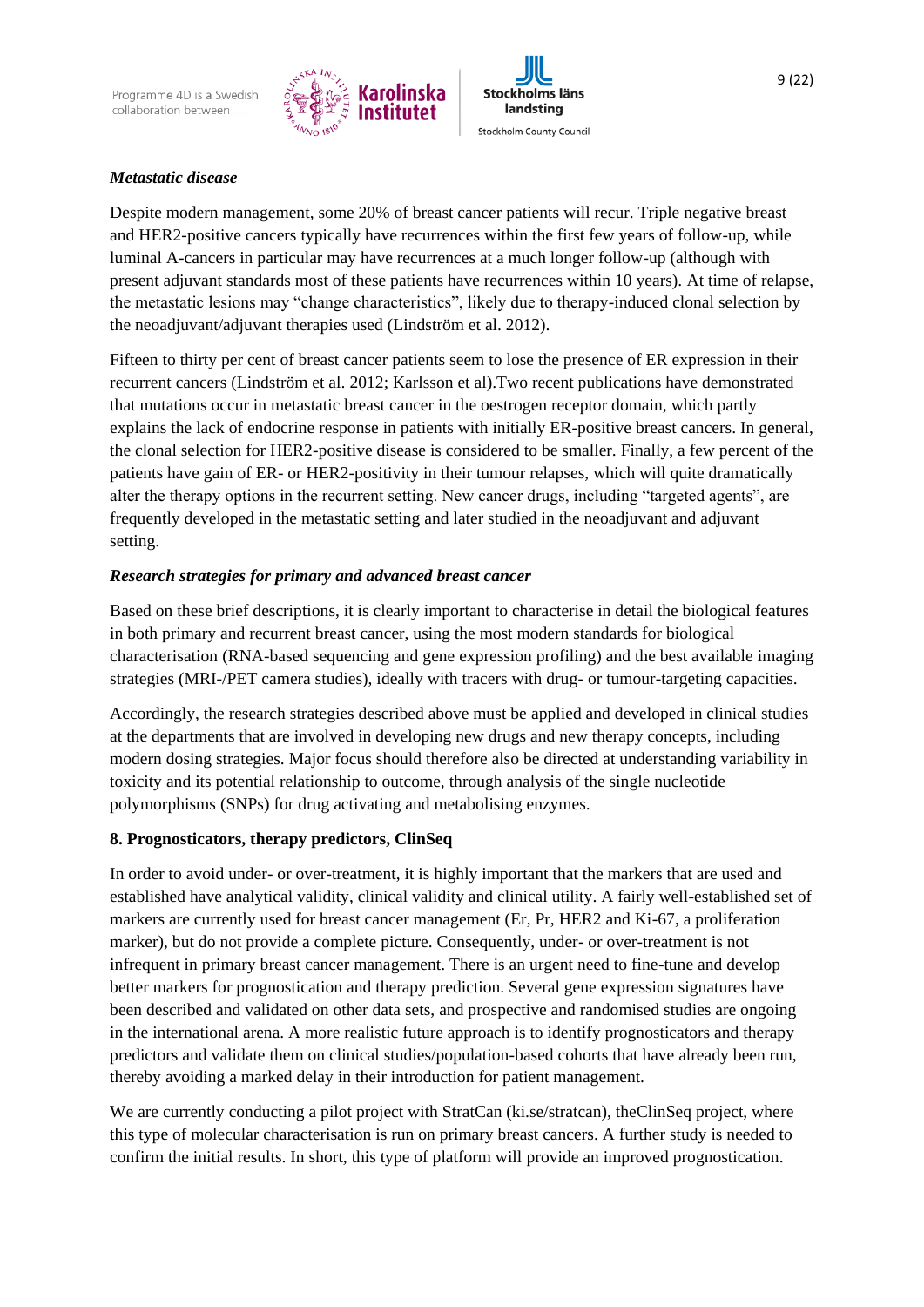



This method clearly adds value by analysing multiple additional genes of potential importance as being "targetable" and "drugable" genes, based on their mutational status.

#### **9. Care Science**

Current ongoing research on supportive care in breast cancer is focused on randomised intervention studies to support women with self-care to alleviate symptoms during treatment. The relationship between symptoms, haematological toxicity and genetic factors remains unknown, and raises questions concerning the value of studying symptom clusters in conjunction with genetic profiling to improve symptom distress and health status for women with early stage breast cancer.

Different types of interventions (e.g., physical exercise during chemotherapy and post-treatment using innovative e-health solutions) are implemented clinically and evaluated. The hypothesis is that an interactive mobile phone/tablet for reporting symptoms, supportive self-care advice and instant access to health care professionals promotes safe and participatory care for patients with long-term conditions and thereby improves clinical management and health economics.

The lack of evidence from randomised trials concerning optimal training to improve symptom management during chemotherapy for women with breast cancer prompted an intervention study aimed at investigating how different training interventions affect physical capacity and physical and psychological well-being. The primary outcomes are symptoms and quality of life; the secondary outcomes are the impact of biopsies and blood analyses on muscle and blood. Patient inclusion and data collection are currently underway.

#### **9. Biobanking**

The aim of the Stockholm Medical Biobank is to be a regional biorepository of health care and research samples. All processes will be integrated with the health care system using electronic sample tracking with 2D barcodes, comprehensive logistics, collection of electronic informed consents, and linkage to clinical data ensuring patient integrity. This guarantees rapid processing of samples and documentation of quality. Stockholm Medical Biobank uses the 4D projects to establish high quality biobanking processes. These processes will be used as models for the collection of other research or health care samples. Biobanking includes sample collection, transportation, pre-analytical handling and short- or long-term storage.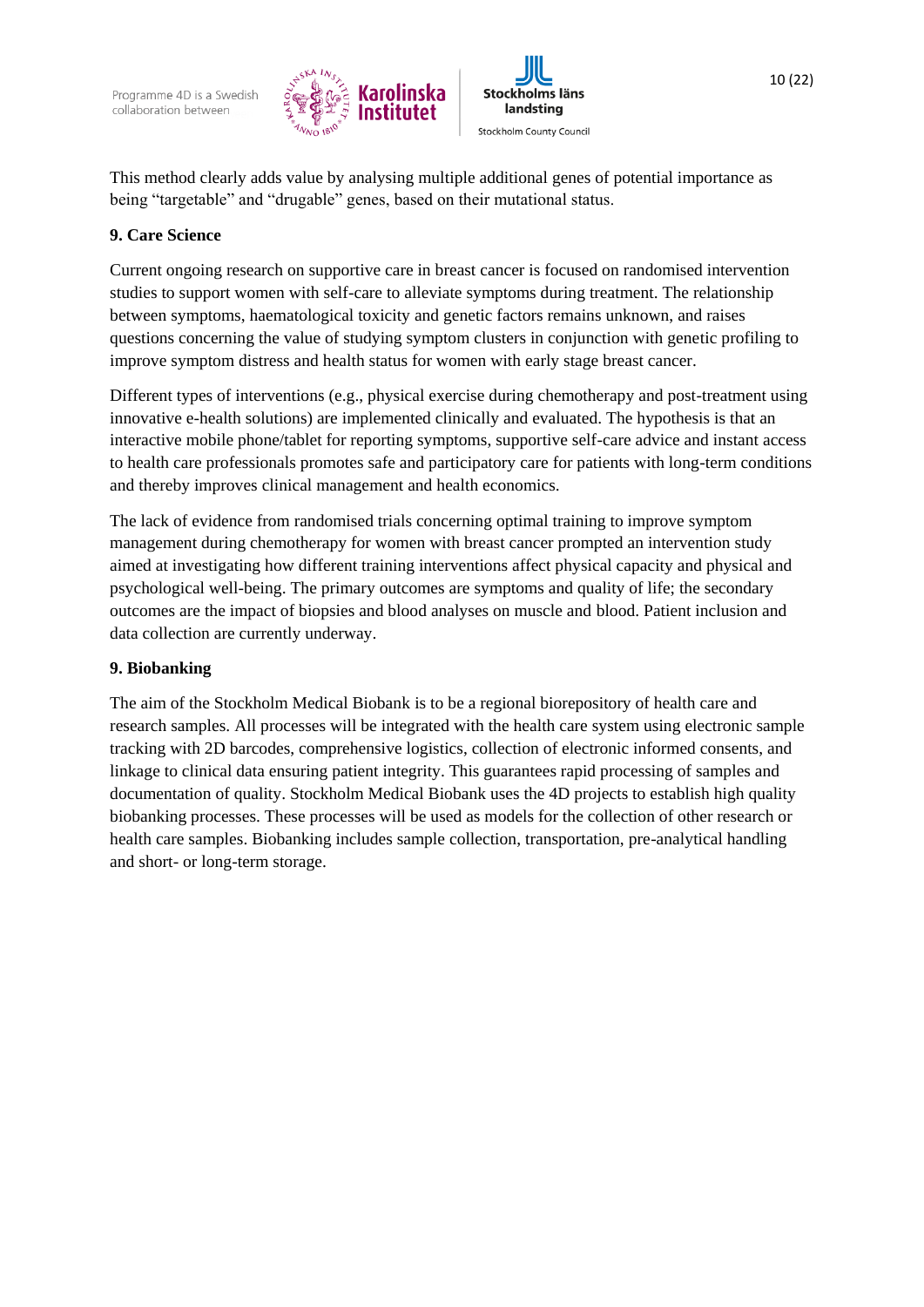



<span id="page-11-0"></span>Andersson Y, de Boniface J, Jönsson PE, Ingvar C, Liljegren G, Bergkvist L, Frisell J; Swedish Breast Cancer Group; Swedish Society of Breast Surgeons. [Axillary recurrence rate 5 years after negative](http://www.ncbi.nlm.nih.gov/pubmed/22180063)  [sentinel node biopsy for breast cancer.](http://www.ncbi.nlm.nih.gov/pubmed/22180063) Br J Surg. 2012Feb;99(2):226-31.

Berruti, A., et al. (2014), 'Pathologic complete response as a potential surrogate for the clinical outcome in patients with breast cancer after neoadjuvant therapy: a meta-regression of 29 randomised prospective studies', J Clin Oncol, 32 (34), 3883-91.

Cancerstatistik 1970–2013. The National Board of Health and Welfare. Available from: <http://www.socialstyrelsen.se/statistik/statistikdatabas>

Cortazar, P., et al. (2014), 'Pathological complete response and long-term clinical benefit in breast cancer: the CTNeoBC pooled analysis', Lancet.

Darabi H, Czene K, Zhao W, Liu J, Hall P, Humphreys K. Breast cancer risk prediction and individualised screening based on common genetic variation and breast density measurement. Breast Cancer Res. 2012 Feb 7;14(1):R25. [Epub ahead of print]

De Angelis, R., et al. (2014), 'Cancer survival in Europe 1999-2007 by country and age: results of EUROCARE--5-a population-based study', Lancet Oncol, 15 (1), 23-34.

<span id="page-11-1"></span>de Azambuja, E., et al. (2014), 'Lapatinib with trastuzumab for HER2-positive early breast cancer (NeoALTTO): survival outcomes of a randomised, open-label, multicentre, phase 3 trial and their association with pathological complete response', Lancet Oncol, 15 (10), 1137-46.

<span id="page-11-5"></span>EBCTCG (2005), 'Effects of chemotherapy and hormonal therapy for early breast cancer on recurrence and 15-year survival: an overview of the randomised trials', Lancet, 365 (9472), 1687-717.

- <span id="page-11-6"></span>− (2011), 'Relevance of breast cancer hormone receptors and other factors to the efficacy of adjuvant tamoxifen: patient-level meta-analysis of randomised trials', Lancet, 378 (9793), 771- 84.
- <span id="page-11-2"></span>− (2012), 'Comparisons between different polychemotherapy regimens for early breast cancer: meta-analyses of long-term outcome among 100,000 women in 123 randomised trials', Lancet, 379 (9814), 432-44.
- − (2014), 'Effect of radiotherapy after mastectomy and axillary surgery on 10-year recurrence and 20-year breast cancer mortality: meta-analysis of individual patient data for 8135 women in 22 randomised trials', Lancet, 383 (9935), 2127-35.

Eriksen C, Frisell J, Wickman M et al. Immediate reconstruction with implants in women with invasive breast cancer does not affect oncological safety in a matched cohort study. Breast Cancer Res Treat 2011 Jun;127(2):439-46.

<span id="page-11-3"></span>Ferlay, J., et al. (2015), 'Cancer incidence and mortality worldwide: sources, methods and major patterns in GLOBOCAN 2012', Int J Cancer, 136 (5), E359-86.

<span id="page-11-4"></span>Forouzanfar, M. H., et al. (2011), 'Breast and cervical cancer in 187 countries between 1980 and 2010: a systematic analysis', Lancet, 378 (9801), 1461-84.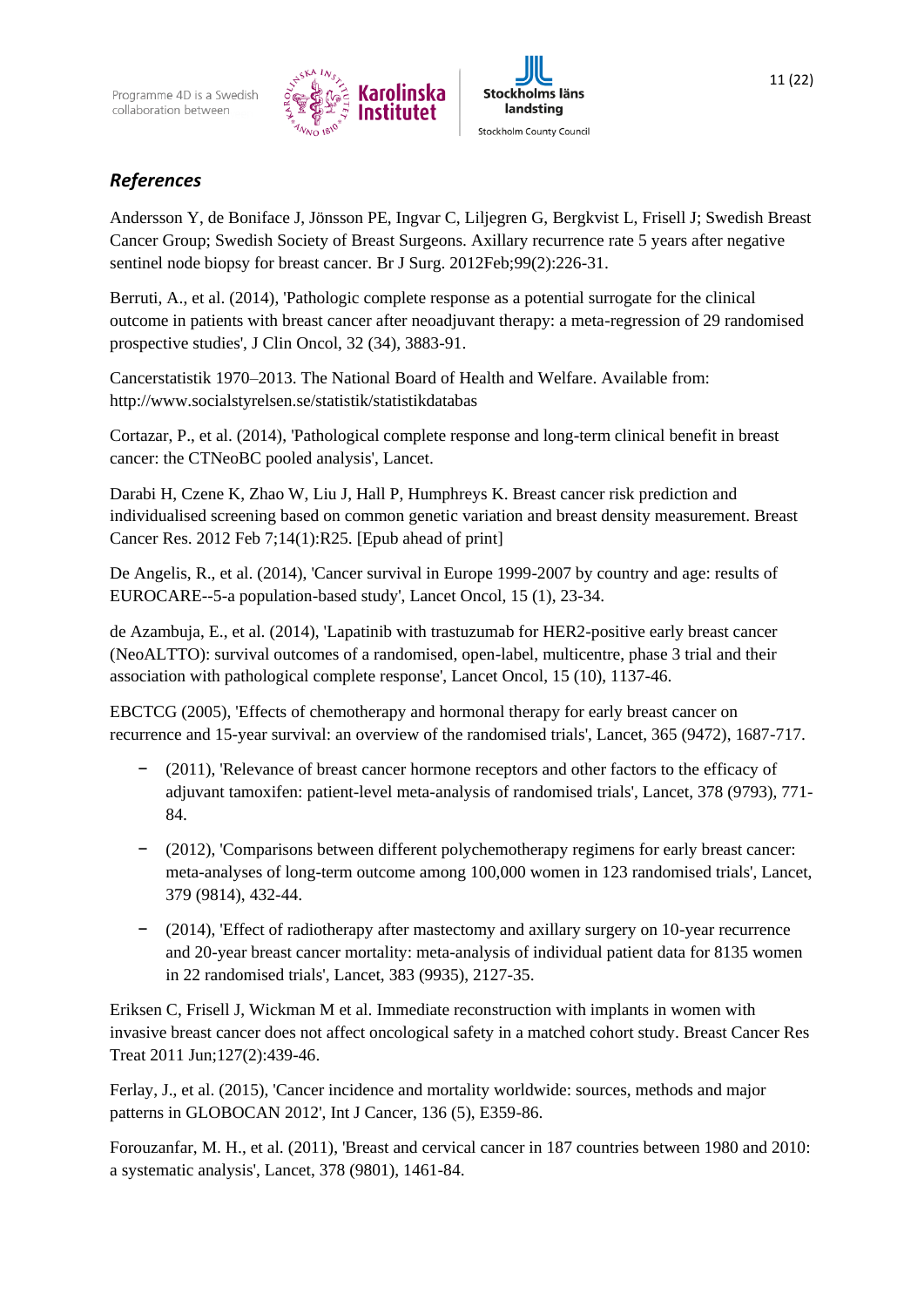



<span id="page-12-1"></span>Gianni, L., et al. (2012), 'Efficacy and safety of neoadjuvant pertuzumab and trastuzumab in women with locally advanced, inflammatory, or early HER2-positive breast cancer (NeoSphere): a randomised multicentre, open-label, phase 2 trial', Lancet Oncol, 13 (1), 25-32.

Hall P, Easton D. [Breast cancer screening: time to target women at risk.B](http://www.ncbi.nlm.nih.gov/pubmed/23744280)r J Cancer.2013 Jun 11;108(11):2202-4.

Lindstrom, L. S., et al. (2012), 'Clinically used breast cancer markers such as estrogen receptor, progesterone receptor, and human epidermal growth factor receptor 2 are unstable throughout tumor progression', J Clin Oncol, 30 (21), 2601-8.

Michailidou K\*, Hall P\*, Benitez J, Easton DF. [Large-scale genotyping identifies 41 new loci](http://www.ncbi.nlm.nih.gov/pubmed/23535729)  [associated with breast cancer risk.](http://www.ncbi.nlm.nih.gov/pubmed/23535729) Nat Genet. 2013 Apr;45(4):353-61. doi: 10.1038/ng.2563. PMID: 23535729 [PubMed - in process]

<span id="page-12-0"></span>von Minckwitz, G., et al. (2013), 'Response-guided neoadjuvant chemotherapy for breast cancer', J Clin Oncol, 31 (29), 3623-30.

[A. Schneeweiss,](http://annonc.oxfordjournals.org/search?author1=A.+Schneeweiss&sortspec=date&submit=Submit) [S. Chia,](http://annonc.oxfordjournals.org/search?author1=S.+Chia&sortspec=date&submit=Submit) [T. Hickish,](http://annonc.oxfordjournals.org/search?author1=T.+Hickish&sortspec=date&submit=Submit) [V. Harvey,](http://annonc.oxfordjournals.org/search?author1=V.+Harvey&sortspec=date&submit=Submit) [A. Eniu,](http://annonc.oxfordjournals.org/search?author1=A.+Eniu&sortspec=date&submit=Submit) [R. Hegg,](http://annonc.oxfordjournals.org/search?author1=R.+Hegg&sortspec=date&submit=Submit) [C. Tausch,](http://annonc.oxfordjournals.org/search?author1=C.+Tausch&sortspec=date&submit=Submit) [J. H. Seo,](http://annonc.oxfordjournals.org/search?author1=J.+H.+Seo&sortspec=date&submit=Submit) [Y.-F. Tsai,](http://annonc.oxfordjournals.org/search?author1=Y.-F.+Tsai&sortspec=date&submit=Submit) [J.](http://annonc.oxfordjournals.org/search?author1=J.+Ratnayake&sortspec=date&submit=Submit)  [Ratnayake,](http://annonc.oxfordjournals.org/search?author1=J.+Ratnayake&sortspec=date&submit=Submit) [V. McNally,](http://annonc.oxfordjournals.org/search?author1=V.+McNally&sortspec=date&submit=Submit) [G. Ross](http://annonc.oxfordjournals.org/search?author1=G.+Ross&sortspec=date&submit=Submit) and [J. Cortés](http://annonc.oxfordjournals.org/search?author1=J.+Cort%C3%A9s&sortspec=date&submit=Submit) (2013). Pertuzumab plus trastuzumab in combination with standard neoadjuvant anthracycline-containing and anthracycline-free chemotherapy regimens in patients with HER2-positive early breast cancer: a randomized phase II cardiac safety study (TRYPHAENA). [Annals of Oncology,](http://annonc.oxfordjournals.org/) [Volume 24,](http://annonc.oxfordjournals.org/content/24/9.toc) Issue 9, Pp. 2278-2284.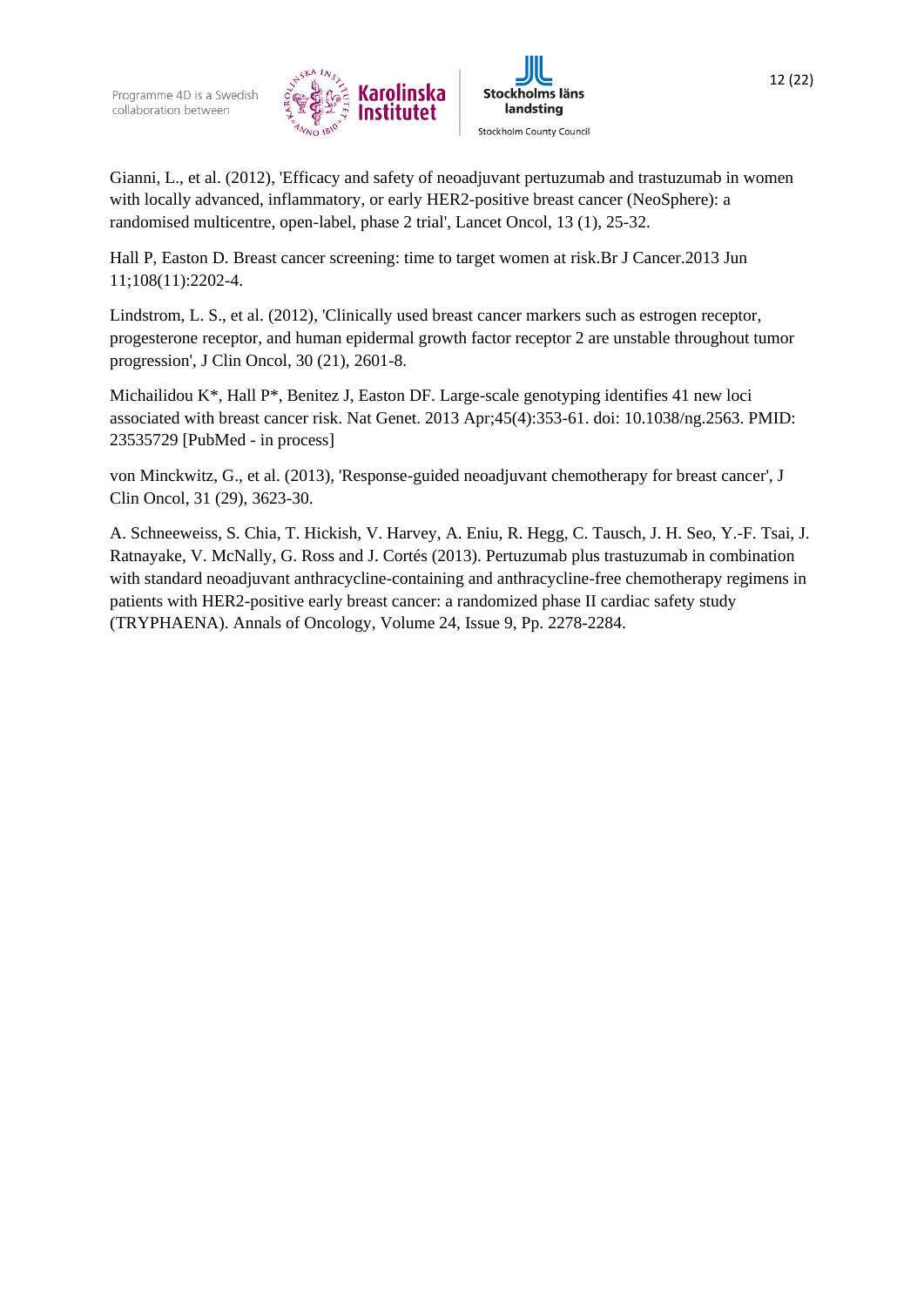Programme 4D is a Swedish collaboration between





# **4D Diabetes type 2**

## *Background*

The prevalence of type 2 diabetes is increasing worldwide and especially in low-income countries (International Diabetes Federation 2013). In Sweden the current prevalence is estimated to about 5 % (International Diabetes Federation 2013, Andersson T et al. 2014, Ringborg A et al. 2008). Undiagnosed type 2 diabetes is common, mainly due to the absence of symptoms at mild to moderately elevated levels of blood glucose. About one in three people with type 2 diabetes are probably undiagnosed (Ringborg A et al. 2008, Carlsson S et al. 2007). In addition there is an unknown prevalence of prediabetes (IFG, impaired fasting glucose or IGT, impaired glucose tolerance) (Nathan DM et al. 2007). Prediabetes has however a higher prevalence than manifest type 2 diabetes (International Diabetes Federation 2013) and people with prediabetes have been shown to be at a high risk of developing diabetes (at least 40% within a 10-year-period), if not prevented (Nathan DM et al. 2007). Several studies have shown that prevention of diabetes from prediabetes is possible with life style and/or pharmacological intervention (Gillies CL et al. 2007).

The risk of developing type 2 diabetes is partly due to genetic background (Herder C et al. 2011), partly to factors in lifestyle or environment affecting insulin sensitivity and pancreatic beta-cell function (insulin producing capacity) (Östenson C-G 2001). Important risk factors causing impaired insulin sensitivity are overweight and obesity, ageing, physical inactivity, tobacco use and psychosocial stress (Hamman RF 1992, Hilding A et al. 2006, Eriksson AK et al. 2008, Cullmann M et al. 2012, Deleskog A et al. 2012, Östenson C-G et al. 2012, Eriksson AK et al. 2013). Increased knowledge about the interplay between genetics and lifestyle / environmental factors (epigenetics) may contribute to the understanding of the origin of the disease, the development of complications and the optimization of prevention and treatment. Type 2 diabetes is a chronic disease that often leads to costly consequences for both the person and for society (Ariza MA et al. 2010). In Stockholm County Council (SLL) about 10 % of the healthcare budget is allocated to diabetes-related costs (Personal communication 2014), mainly to the care of complications such as cardiovascular diseases, kidney failure, the "diabetic foot" and retinal impairment.

# *Research Agenda*

Early detection and possibly prevention of disease is thus a major aim of the 4D type 2 diabetes project. It is common that a person with prediabetes or early diabetes has no, or only minor, symptoms but is at risk of developing complications. These are macrovascular, such as ischemic heart disease, peripheral artery disease and stroke, and microvascular, affecting the retina, kidney function and peripheral nerves. A high proportion of those today diagnosed with diabetes and prediabetes have non-European background (Wändell PE et al. 1997, Wändell PE et al. 2010). Other risk groups are people with mental illness (Ösby U et al. 2014) or poor dental health (Sultan A et al. 2014). There is no evidence that supports screening of an entire population, while screening in high-risk groups is probably beneficial (Gillies CL et al. 2008).

There are large variations in health outcomes for people with diabetes between the more than 200 primary care units in the SLL. It can only to a small proportion be explained by the socioeconomic status among care recipients. According to a recent investigation, factors attributable to the organization of care at different levels (the care unit, the management and the responsible authority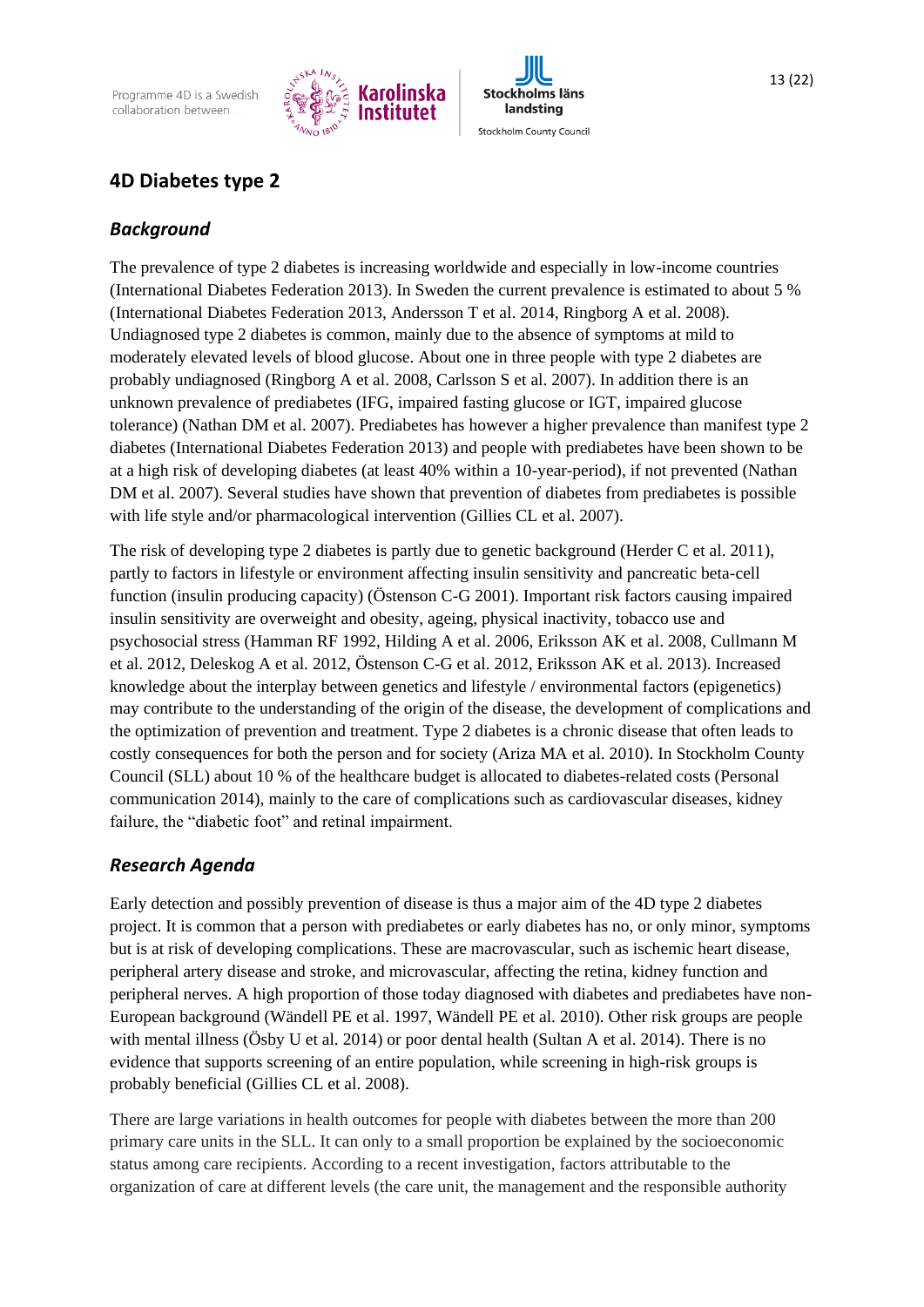

**Stockholms läns** landsting Stockholm County Council

levels) seem to be the major cause of variations in healthcare results (Success factors in diabetes care 2014).

Patients with prediabetes or diabetes at early stages will more seldom be given care at the specialized clinics where biobanks for research traditionally are built. It is thus of importance to find a workable model for biobanking in primary care.

**1. Screening and Prevention:** the project aims to find workable models for early detection and treatment of diabetes and also of its precursor, prediabetes, to prevent further development to manifest diabetes. The golden standards for diagnosis have been either to test fasting plasma glucose or performing an oral glucose tolerance test (OGTT). The latter is resource- and time-consuming for both the patient and the caregiver. A less laborious method, HbA1c (glycosylated haemoglobin), has been approved for the diagnosis of diabetes, but is yet less studied and accepted to use as a test of prediabetes. Determining HbA1c has an advantage over measurements of plasma glucose, since the test result is not affected by a recent meal. For identification of individuals with increased diabetes risk, simple risk surveys, as FINDRISC, have been used (Lindström J et al. 2003). It is unclear if such risk-tests are applicable in people with non-European background, especially together with HbA1c for diagnosis (Martin E et al. 2011). Hence, one important aim of the 4D diabetes project is to evaluate and compare the different screening tools (FINDRISK, HbA1c and fasting plasma glucose/OGTT) in early detection of prediabetes and type 2 diabetes.

The aim of the project beyond method of diagnosis is to create effective means of intervention for prediabetes to prevent or postpone the onset of diabetes. The basis for intervention in prediabetes is lifestyle modification. The methods currently used in Sweden are designed for individuals with Swedish or European background and are not generic for use in people with other dietary and lifestyle habits, which now constitutes a growing high-risk group (Wändell PE et al. 2010). In the current pilot project so far approximately 500 people have performed screening tests. Intervention research is under design focused on personalization as well as stress management. The screening will be extended to care givers with high-risk groups such as dental care and outpatient psychiatry.

To increase statistical power in the validation of a screening method for different ethnic groups, a collaboration with research groups in Malmö and Gothenburg has started. Furthermore, the project is affiliated with SMART2D, a project funded by a Horizon2020 grant (http://ki.se/en/phs/smart2d). Discussions are underway to involve e-health solutions in the intervention models.

**2. Primary Care Process:** The project focuses on the diabetes care process in primary care. A standard process has been developed for how evidence-based care should be performed by a healthcare team in primary care, from diagnosis to follow-up including collaboration with other healthcare providers. In an initial research project, the care and the operation have been mapped in eight primary care units presenting good and less good results by conventional indicators. The initial mapping of care included multiple patient interviews focusing on the patient's perception of what good care means. The interviews are compiled and results are to be published. A tool for systematic quality assurance procedures has been developed and will be tested as a mean to improve care.

Research within the project is related to the implementation of the care process as well as of the tool for quality assurance within SLL. There is also a preliminary plan for transforming the tool and process to participating countries in SMART2D (Horizon2020), primarily to South Africa and Uganda.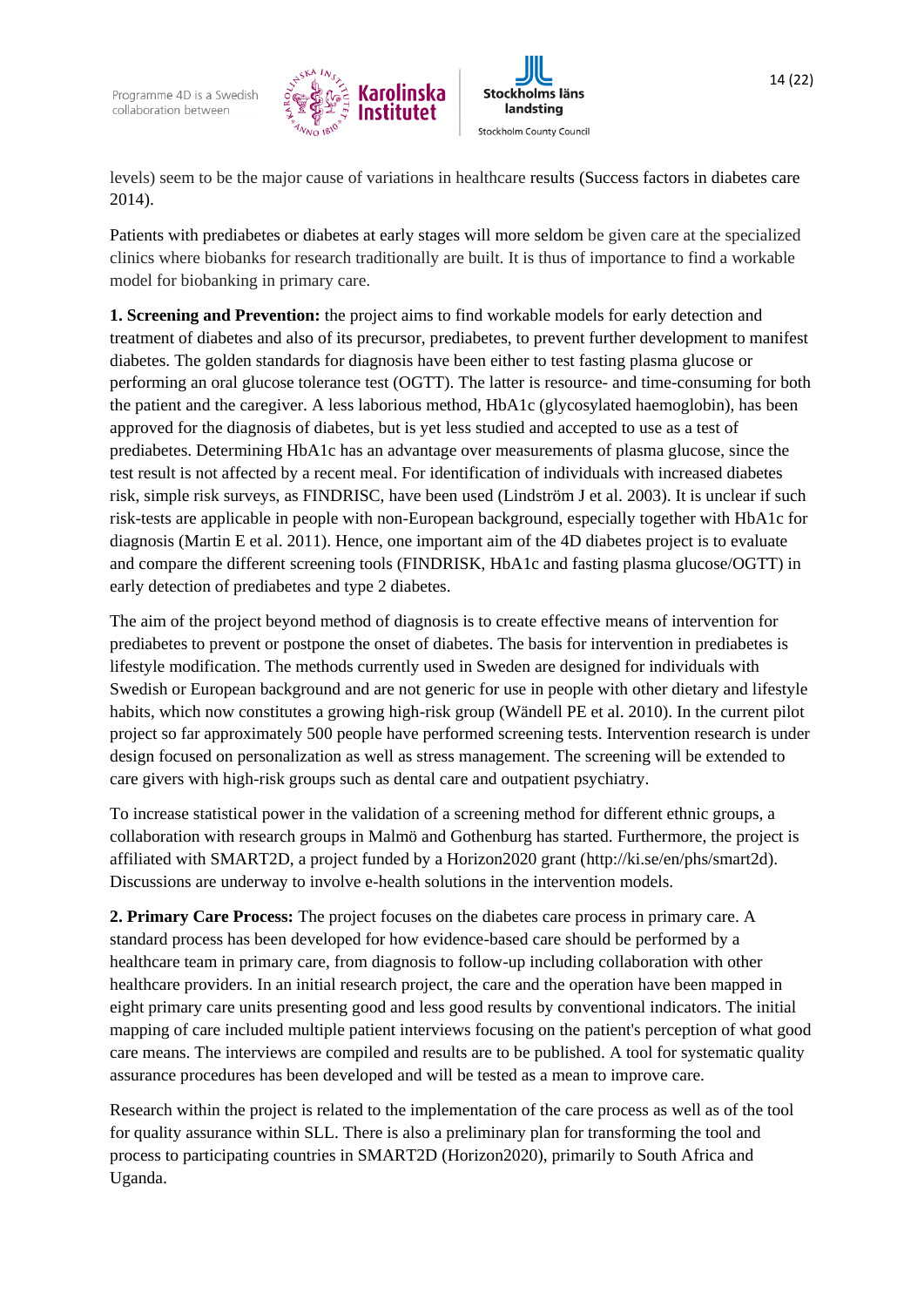



For a patient-centered care process patient-reported outcome measures (PROM and PREM) are required to a greater extent than is now the case. Possibly this can be done in research collaboration with one of the patient-centered e-health projects underway (e.g. PLM 3.0). The Primary care process model is generic for other chronic diseases and if it appears successful for diabetes is the plan to implement the approach for other chronic diseases and possibly to the national level.

**3. Building a Biobank**: Related to the screening project, logistics of sampling to the Stockholm Medical Biobank are tested. The purpose of this project is to create a model to easily be able to offer patients in primary care participation ("opt-in") in the biobank. Although in this case, the logistics are adjusted for patients screened for prediabetes or type 2 diabetes, but should be generalizable to other patient groups. Biobank 4DT2D includes both healthy controls and individuals with diagnosed prediabetes or diabetes. The associated database contains a thorough characterization of the subjects. Samples from the biobank will be available for multidisciplinary research. The inflow to the biobank is set to about 1000 subjects per year. Since start of the project Q2 2014 over500 samples have been included.

# *References*

International Diabetes Federation (2013) IDF Diabetes Atlas. Brussels: International Diabetes Federation, 6th edn .

Andersson T, Ahlbom A, Magnusson C, Carlsson S (2014) Prevalence and incidence of diabetes in Stockholm county 1990-2010. PLoS ONE 14;9(8):e104033. doi: 10.1371/journal.pone.0104033.

Ringborg A, Lindgren P, Martinell M, Yin DD, Schon S, Stålhammar J (2008) Prevalence and incidence of type 2 diabetes and its complications 1996-2003; estimates from a Swedish populationbased study. Diabet Med 25:1178-86.

Carlsson S, Hilding A, Kark M, Olsson L, Östenson C-G, Ahlbom A (2007) Diabetes i Stockholms län – förekomst och tidstrender. Centrum för folkhälsa, Epidemiologiska enheten. Rapport 2007:9

Nathan DM, Davidson MB, DeFronzoRA ,Heine RJ, Henry RR, Pratley R, Zinman B (2007) Impaired fasting glucose and impaired glucose tolerance: implications for care. Diabetes Care 30:753-9.

Gillies CL, Abrams KR, Lambert PC, Cooper NJ, Sutton AJ, Hsu RT, Khunti K (2007) Pharmacological and lifestyle interventions to prevent or delay type 2 diabetes in people with impaired glucose tolerance: systematic review and meta-analysis. Br Med J 334 (7588):299.

Herder C, Roden M (2011) Genetics of type 2 diabetes: pathophysiologic and clinical relevance. Eur J Clin Invest 41:679-92.

Östenson C-G (2001) The pathophysiology of type 2 diabetes mellitus: an overview. Acta PhysiolScand 171:241-7.

Hamman RF (1992) Genetic and environmental determinants of non-insulin-dependent diabetes mellitus (NIDDM). Diabetes Metab Rev 8:287-338.

Hilding A, Eriksson AK, Agardh EE, Grill V, Ahlbom A, Efendic S (2006) The impact of family history of diabetes and lifestyle factors on abnormal glucose regulation in middle-aged Swedish men and women. Diabetologia 49:2589-98.

Eriksson AK, Ekbom A, Granath F, Hilding A, Efendic S, Östenson C-G (2008) Psychological distress and risk of prediabetes and type 2 diabetes in a prospective study of Swedish middle-aged men and women. Diabet Med 25:834-42.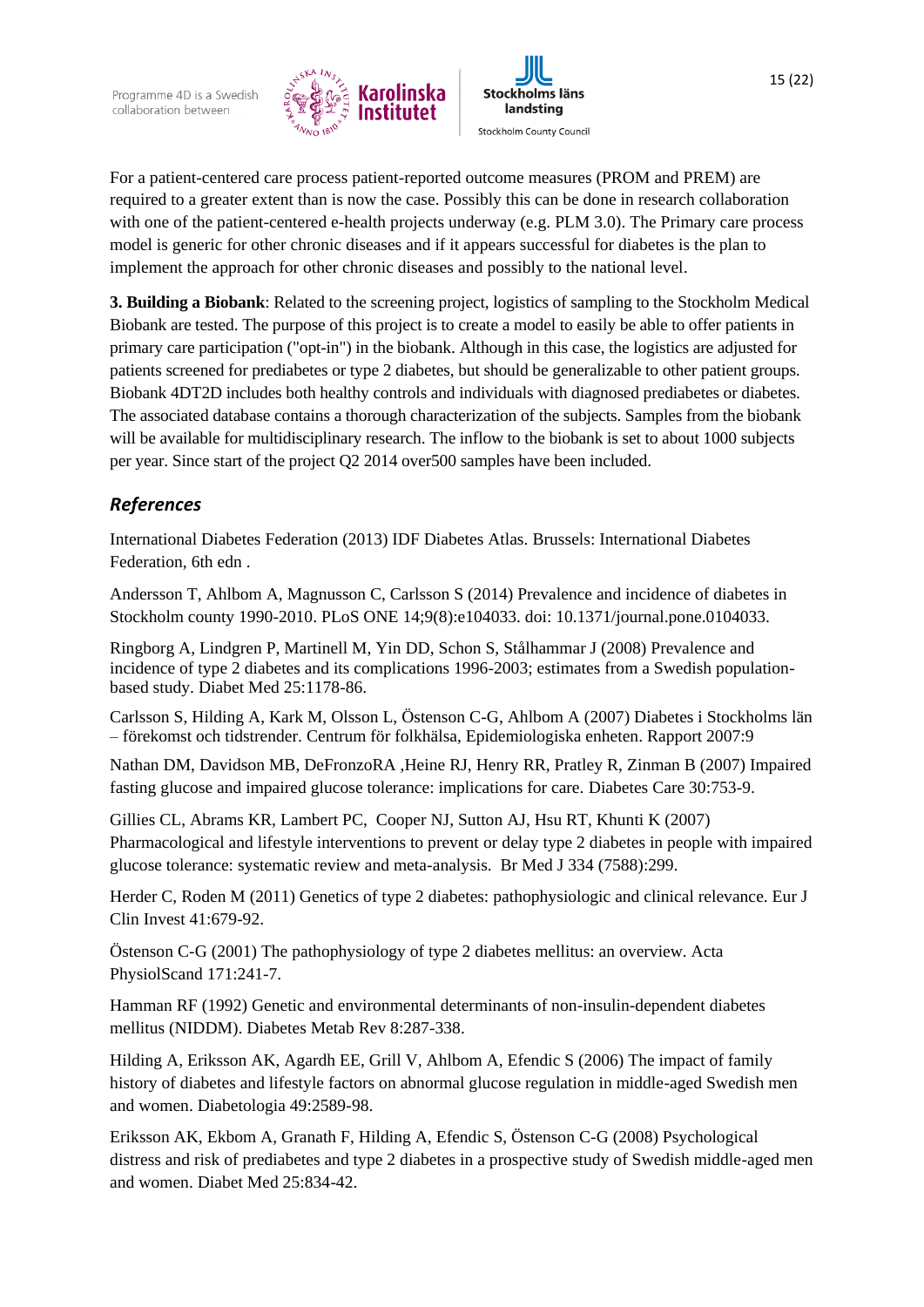



Cullmann M, Hilding A, Östenson C-G (2012) Alcohol consumption and risk of prediabetes and type 2 diabetes development in a Swedish population. Diabetic Med 29:441-52.

Deleskog A, Hilding A, Brismar K, Hamsten A, Efendic S, Östenson C-G (2012) Low serum 25 hydroxyvitamin D predicts progression to type 2 diabetes in subjects with prediabetes but not with normal glucose tolerance. Diabetologia 55:1668-78.

Östenson C-G, Hilding A, Grill V, Efendic S (2012) High consumption of smokeless tobacco ("snus") predicts increased risk of type 2 diabetes in a 10-year prospective study of middle-aged Swedish men. Scand J Public Health 40:730-37.

Eriksson AK, van den Donk M, Hilding A, Östenson C-G (2013) Work stress, sense of coherence, and risk of type 2 diabetes in a prospective study of middle-aged Swedish men and women. Diabetes Care 36:2683-9.

Ariza MA, Vimalananda VG, Rosenzweig JL (2010) The economic consequences of diabetes and cardiovascular disease in the United States. Rev EndocrMetabDisord 11:1-10.

Personal communication (2014) Biostatisticaldept, Stockholm County Council.

Wändell PE, Brorsson B, Åberg H (1997) Drug prescription in diabetic patients in Stockholm in 1992 and 1995 – change over time. Eur J ClinPharmacol 52:249-54.

Wändell PE, Carlsson A, Steiner KH (2010) Prevalence of diabetes among immigrants in the Nordic countries. Curr Diabetes Rev 6:126-33.

Ösby U, OlssonE, EdmanG, HildingA, ErikssonSV, Östenson C-G (2014) Psychotic disorders is an independent risk factor for increased fasting glucose and waist circumference. Nord J Psychiat 68(4):251-8.

Sultan A, Warreth A, Fleming P, MacCarthy D (2014) Does the dentist have a role in identifying patients with undiagnosed diabetes mellitus? J Ir Dent Assoc 60:298-303.

Gillies CL, Lambert PC, Abrams KR, Sutton AJ, Cooper NJ, Hsu RT, Davies MJ, Khunti K (2008) Different strategies for screening and prevention of type 2 diabetes in adults: cost effectiveness analysis. Br Med J doi 10.1136/bmj.39545.585289.25.

Success factors in diabetes care (Framgångsfaktorer i diabetesvården; report in Swedish) (2014) A benchmark study by the National Diabetes Council, Swedish Association of Local Authorities and Regions.

Lindström J, Tuomilehto J (2003) The diabetes risk score: a practical tool to predict type 2 diabetes risk. Diabetes Care 26:725-31.

Martin E, Ruf E, Landgraf R, Hauner H, Weinauer F, Martin S (2011) FINDRISK questionnaire combined with HbA1c testing as a potential screening strategy for undiagnosed diabetes in a healthy population. HormMetab Res 43:782-7.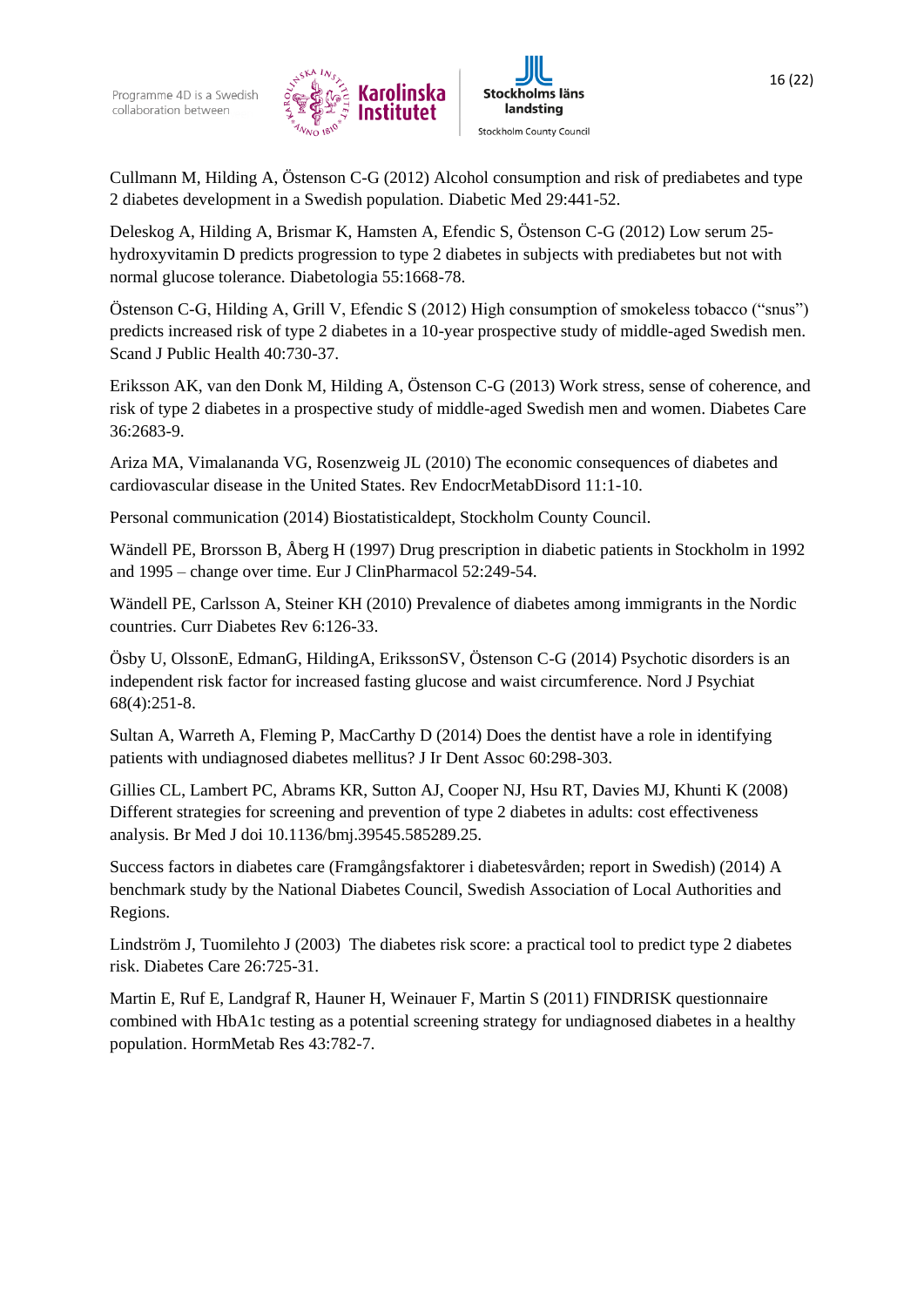Programme 4D is a Swedish collaboration between





# *Background*

The prevalence of heart failure (HF) is increasing due to an aging population and a better survival from myocardial infarction and is now one of the most common and expensive conditions due to frequent readmissions and high costs for hospital care. However, recent Swedish epidemiologic data show a small but clear decreasing incidence of both chronic and post myocardial infarction heart failure (Zarrinkoub R et al. 2013, Desta L et al. 2015). HF affects 2% of the population and is characterized by severely reduced quality of life, poor life expectancy and frequent exacerbations of acute heart failure. Poor organization of care, lack of use of proper diagnostics and underuse of evidence based highly effective disease modifying therapy (medications, cardiac resynchronization therapy, advanced heart failure care) are underlying structural problems that could be improved for the benefit of the patient and likely to reduce costs for the healthcare system.

Further, the identified knowledge gap in HF is lack of evidence-based therapy for a large group of HF patients, HF with preserved left ventricular function. HF is classified based on presence or absence of LV systolic function as measured by LV ejection fraction (LVEF) into HF with reduced LVEF called HFrEF or HF with preserved LVEF called HFpEF. While HFrEF is decreasing in prevalence and has effective HF treatment with neurohormonal antagonists, the prevalence of HFpEF is increasing (Owan TE et al. 2006) with similar risk for readmissions for HF and mortality as HFrEF and with no established therapy. Compared to HFrEF the HFpEF population is older, has high female representation (Mendes LA et al. 1997, Desta L et al. 2015) and a strong association with atrial fibrillation, hypertension, diabetes and thromboembolism (Owan TE et al. 2006, Mendes LA et al. 1997, McMurray JJ et al. 2012, Donal E et al. 2009, Donal E et al. 2014).

Overall, this may suggest a different pathophysiology for HFpEF versus HFrEF. Is not known whether HFpEF precedes HFrEF or is an entirely separate disease. Furthermore, the LV remodeling process in HFpEF is not well characterized. It appears that the knowledge gap related to the unique pathophysiological features of HFpEF needs to be addressed if effective therapies are to be designed (Gheorghiade M, et al. 2013).

## *Research agenda*

The overall purpose of PREFERS Stockholm (Preserved and reduced ejection fraction epidemiological regional study) is to better define the pathophysiologic mechanisms for HFpEF and to utilize this information to develop an improved therapeutic strategy. The PREFERS study is a joint collaboration with AstraZeneca and Science for Life Laboratory to explore disease mechanisms for HFpEF using new cutting edge techniques like advanced bioinformatics (professor Bengt Persson) and spatial transcriptomics (professor Joakim Lundeberg).

The primary objective is to find:

- unique biomarkers (genes, proteins, metabolites) that differentiate HFpEF from HFrEF
- biomarkers of hemostasis and thrombosis in HFpEF patients with or without atrial fibrillation (AF)
- a correlation between biomarker levels and clinical, echocardiographic, magnetic resonance imaging (MRI) and ECG measures of HFpEF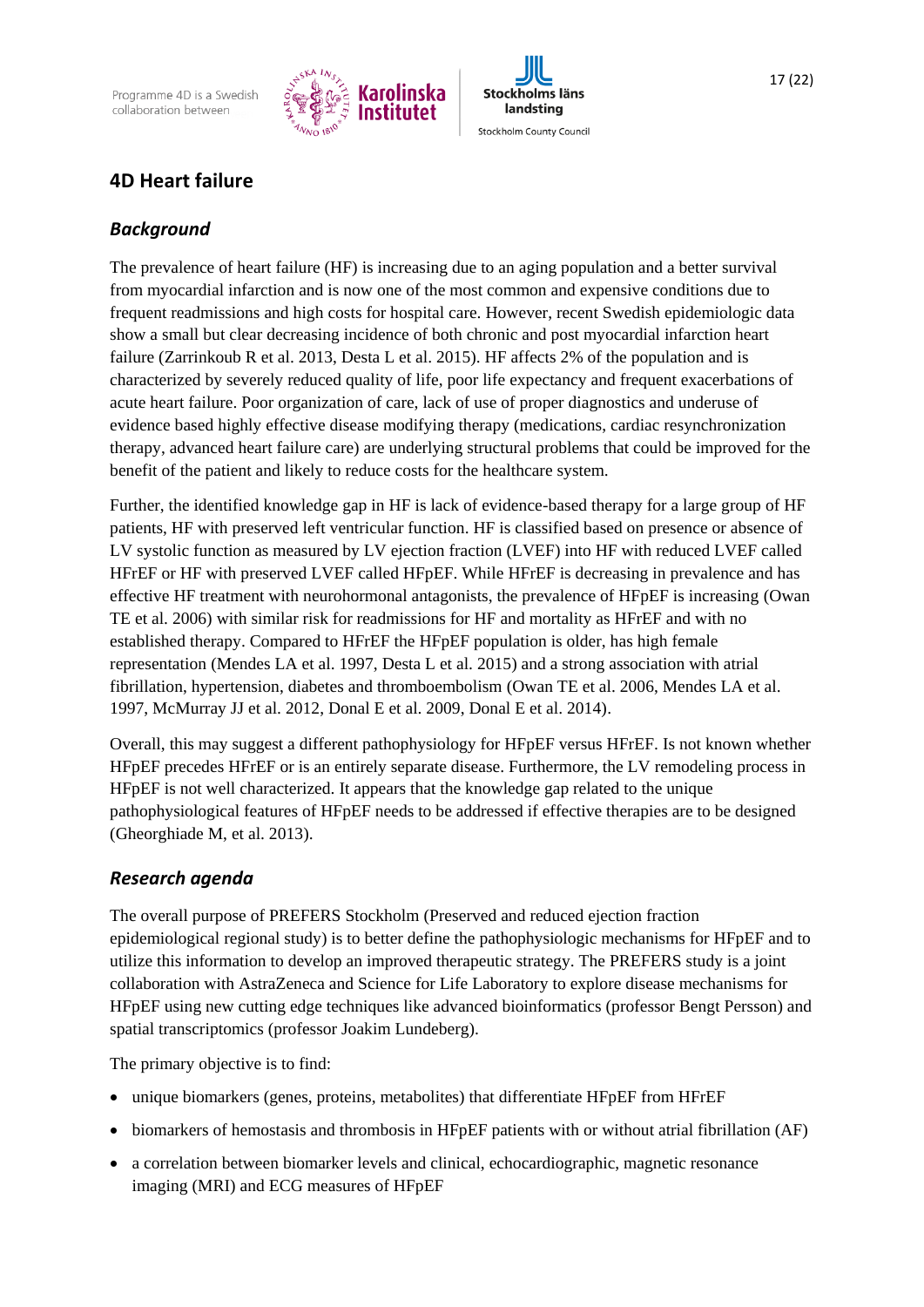



# *Methods*

The goal of PREFERS is to use advanced imaging, biomarker identification and differential biomolecule display tools in an integrative fashion to clarify the pathophysiologic substrate of HFpEF. Therefore, an epidemiological study to compare HFrEF and HFpEF is warranted. We aim to find relevant biomarkers related to imaging and clinical data in search for new therapeutic targets to prevent or reverse disease.

1. CABG-PREFERS is a myocardial biopsy study where CABG patients are characterized through clinical and imaging descriptions for diastolic and systolic dysfunction and by myocardial biopsies from the right atrium and the right and left ventricles as well as central and peripheral blood during surgery. The study was started in early 2014. The myocardial biopsies will be immediately processed to determine mRNA with single cell technique, to obtain spatial transcriptomics and to analyse gene expression and mapping of cell signalling pathways active in HFpEF and HFrEF. In addition, we will utilize the Human Protein Atlas antibodies against >14500 proteins at SciLifeLab to determine proteins involved in the pathogenesis. The results will regularly be analysed in the scientific multidisciplinary leadership group to further refine the outline and target of our main project. Further analyses including clinical follow up are planned for 2016.

2. The PREFERS study started in December 2014. Gene expression profiles and protein patterns, including those for hemostasis and thromboembolism, will be analysed in peripheral venous blood of de novo HFpEF and HFrEF patients at the Stockholm hospitals. Clinical data, echo-Doppler and ECG will be recorded in all patients to allow for analysis of associations between clinical data and biomarkers. To further explore this, a subset of patients will also do an MRI. The PREFERS-study will use a common characterization and therapeutic application for HFpEF and HFrEF patients for Stockholm made possible by the electronic patient files and the ECG and echocardiographic data file common for the entire Stockholm area (2 million inhabitants) at all levels of care. Serial biomarkers, Doppler-echocardiographic measurements and MRI in selected sub-study patients will be performed.

3. At primary care centers, blood samples from patients with HT with and without HF will be included by clinical evaluation (electronic case history), electrocardiography and echocardiography. Age and sex matched elderly control subjects will undergo similar repeat peripheral venous blood biobanking and imaging starting in 2015. In Hypertension and Control cohorts biomarkers will be analysed for associations towards three groups, similar as in the CABG cohort: patients with normal systolic and diastolic LVEF (controls), those with reduced LVEF (patients that may risk developing HFrEF) and patients with preserved LVEF and signs of diastolic dysfunction (patients that may risk developing HFpEF).

We aim to fill the knowledge gap for HFpEF patients through characterization of and comparison between new onset HFpEF and HFrEF patients by using high quality clinical and imaging data, by known biomarkers for fibrosis, inflammation, hemodynamics (NT-proBNP), hemostasis and thrombosis and by new blood and cardiac biopsy markers through SciLifeLab platforms of genomics, transcriptomics and proteomics. All these data will be explored by state-of-the-art bioinformatics, methods to investigate gene expression patterns, sequence variation, DNA methylation, posttranslational modifications and systems biology approaches including pathway and network analysis.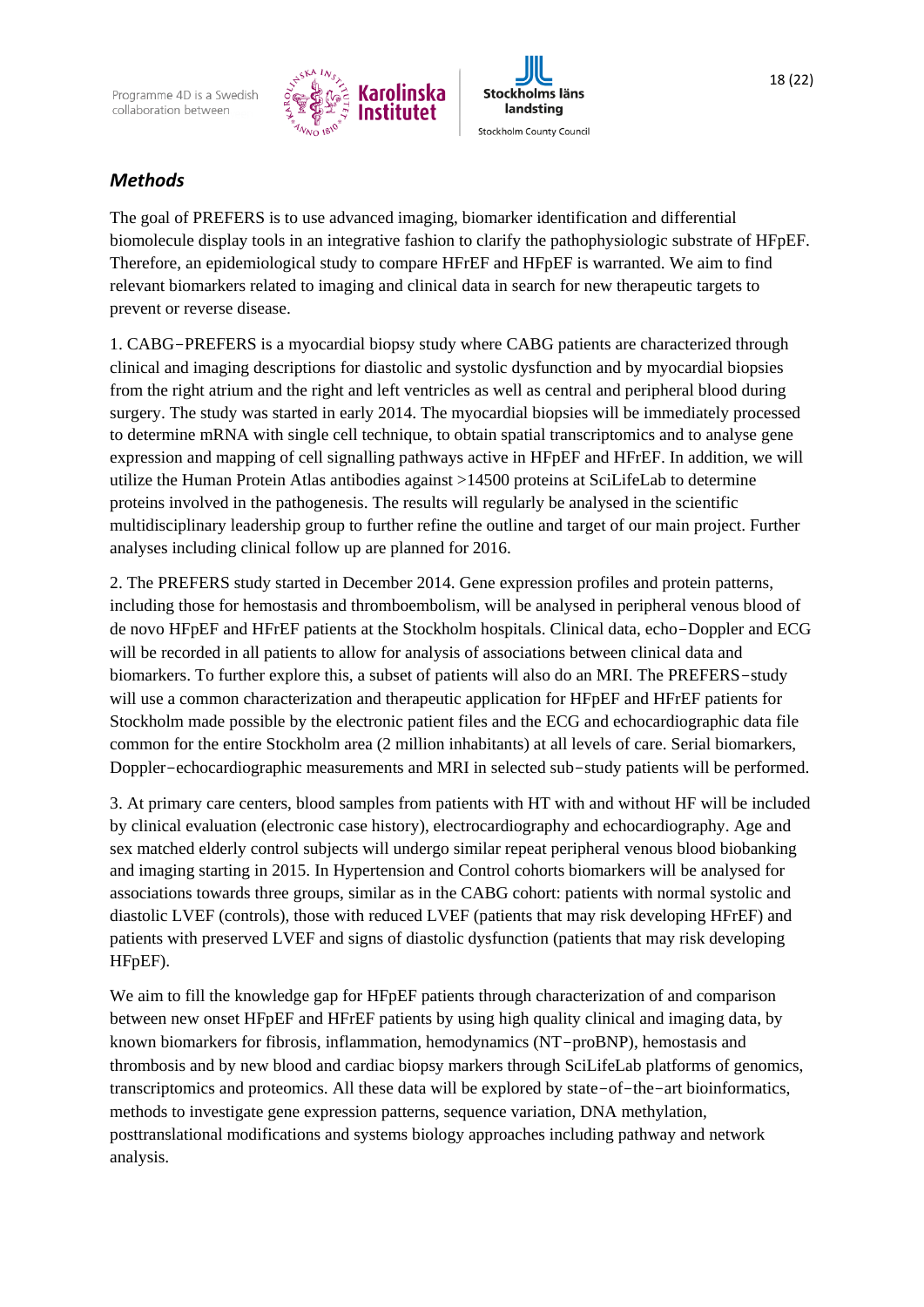



By the current project we hope to identify new biomarkers of disease progression and to find pathophysiologic mechanisms to support the finding and explorations of new treatment regimens in particular for HFpEF.

|                                    |                     | Number of patients (n) per year |      |      |      |      |
|------------------------------------|---------------------|---------------------------------|------|------|------|------|
| Flow chart                         |                     | 2015                            | 2016 | 2017 | 2018 | 2019 |
| CABG* - PREFERS                    | Blood**             | 70                              | 130  |      |      |      |
|                                    | Myocardial biopsies | 70                              | 130  |      |      |      |
| <b>PREFERS</b>                     | Peripheral Blood    | 100                             | 200  | 500  | 1000 | 2000 |
| Hypertension                       | Peripheral Blood    |                                 | 100  | 200  | 500  | 1000 |
| Control (PREFERS and Hypertension) | Peripheral Blood    |                                 | 100  | 100  | 100  | 100  |

\*Coronary Artery Bypass Surgery: elective CABG patients in three groups: patients with normal left ventricular ejection fraction (LVEF) (controls), those with reduced LVEF (patients that may risk developing HFrEF and have or lack the clinical heart failure syndrome) and patients with preserved LVEF (patients that may risk developing HFpEF and have or lack the clinical HF syndrome).

\*\*Blood samples from Coronary Sinus, Coronary Artery and peripheral blood

## *Key improvements of care*

Informatics is a key component of the 4D heart failure project, to improve on the care for patients, and to ensure novel solution for capture of information, to bring together information from the different sources both for research and for clinical care.

*Below is a short summary of steps in the 4D heart failure project to make infrastructural changes to provide better care for the patients but also to improve the conditions for regional clinically meaningful research in the PREFERS project:*

- a) **Development of an electronic case-book** with structured data to provide complete national quality registry data and to a research database together with complete data to handle clinical decisions. Additional structured data on imaging and ECG are also provided for the case-book.
- b) **Development of a new biobanking facility** within the Karolinska University Laboratory for HF patients treated in Stockholm County Hospitals. The system is up and running in the Karolinska Hospital, robots are presently installed in Danderyd Hospital and the South Hospital.
- c) **A joint protocol has been developed** for Stockholm County for diagnosis and treatment of HF with a support from hospital specialists in cardiology, clinical physiology and primary care physicians including protocols for echocardiography and ECG.
- d) **Heart failure clinics at the 5 major hospitals** (Danderyd Hospital, Karolinska Solna and Huddinge, South Hospital and Capio St Goran) have been expanded to provide better care for new onset HF patients from the whole region. By using electronic referrals and a joint work program for these clinics we hope to establish HF clinics as hubs for better process of care and individual care plans.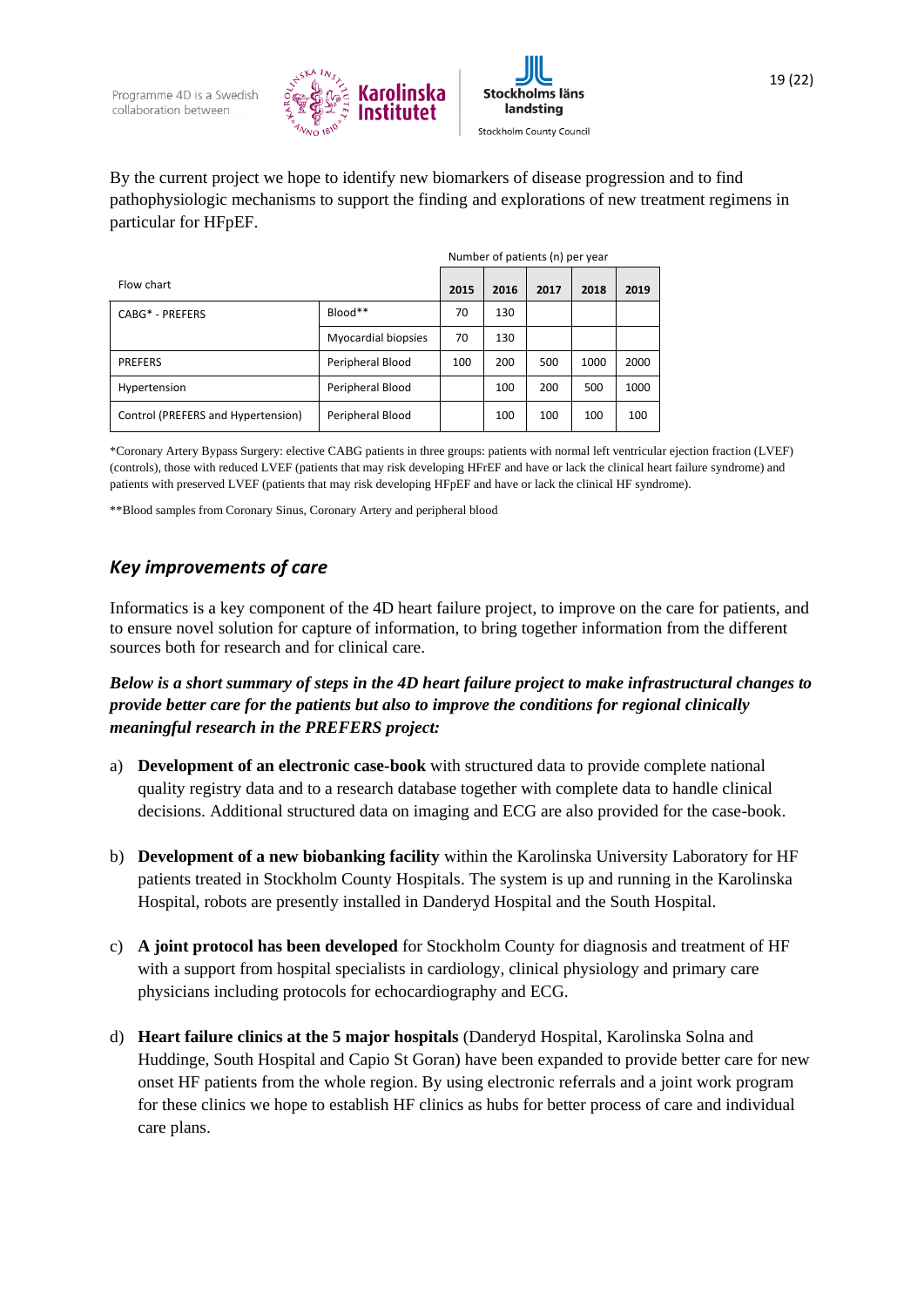



e) **Use of these tools to develop a durable program for earlier diagnosis**, and earlier therapy: The systems for communication with and obtaining information from patients, in combination with PREFERS molecular/genetic data, will allow us to develop "personalized" care and treatment.

## *References*

Zarrinkoub R, Wettermark B, Wändell P, Mejhert M, Szulkin R, Ljunggren G, Kahan T[.The](http://www-ncbi-nlm-nih-gov.proxy.kib.ki.se/pubmed/23645498)  [epidemiology of heart failure, based on data for 2.1 million inhabitants in Sweden.](http://www-ncbi-nlm-nih-gov.proxy.kib.ki.se/pubmed/23645498) Eur J Heart Fail. 2013;15:995-1002.

Desta L, Jernberg T, Löfman I, Hofman-Bang C, Hagerman I, Spaak J, Persson H. Incidence, temporal trends, and prognostic impact of heart failure complicating acute myocardial infarction. The SWEDEHEART Registry (Swedish Web-System for Enhancement and Development of Evidence-Based Care in Heart Disease Evaluated According to Recommended Therapies): a study of 199,851 patients admitted with index acute myocardial infarctions, 1996 to 2008. JACC Heart Fail. 2015;3:234-42.

Owan TE, Hodge DO, Herges RM, Jacobsen SJ, Roger VL, Redfield MM. Trends in prevalence and outcome of heart failure with preserved ejection fraction. *N Engl J Med* 2006;355:251-9.

Mendes LA, Davidoff R, Cupples LA, Ryan TJ, Jacobs AK. Congestive heart failure in patients with coronary artery disease: the gender paradox. *Am Heart J* 1997;134:207-12.

McMurray JJ, Adamopoulos S, Anker SD, Auricchio A, Bohm M, Dickstein K, Falk V, Filippatos G, Fonseca C, Gomez-Sanchez MA, Jaarsma T, Kober L, Lip GY, Maggioni AP, Parkhomenko A, Pieske BM, Popescu BA, Ronnevik PK, Rutten FH, Schwitter J, Seferovic P, Stepinska J, Trindade PT, Voors AA, Zannad F, Zeiher A. ESC Guidelines for the diagnosis and treatment of acute and chronic heart failure 2012: The Task Force for the Diagnosis and Treatment of Acute and Chronic Heart Failure 2012 of the European Society of Cardiology. Developed in collaboration with the Heart Failure Association (HFA) of the ESC. *European Heart Journal* [Practice Guideline] 2012;33:1787- 847.

Donal E, Lund LH, Linde C, Edner M, Lafitte S, Persson H, Bauer F, Ohrvik J, Ennezat PV, Hage C, Lofman I, Juilliere Y, Logeart D, Derumeaux G, Gueret P, Daubert JC. Rationale and design of the Karolinska-Rennes (KaRen) prospective study of dyssynchrony in heart failure with preserved ejection fraction. *Eur J Heart Fail* [Research Support, Non-U.S. Gov't] 2009;11:198-204.

Donal E, Lund LH, Oger E, Hage C, Persson H, Reynaud A, Ennezat PV, Bauer F, Sportouch-Dukhan C, Drouet E, Daubert JC, Linde C. Baseline characteristics of patients with heart failure and preserved ejection fraction included in the Karolinska Rennes (KaRen) study. *Arch Cardiovasc Dis* 2014;107:112-21.

Gheorghiade M, Vaduganathan M, Shah SJ. Evaluative framework for phase II studies in patients with heart failure and preserved ejection fraction. *JACC Heart Fail* [Comment Editorial] 2013;1:123-6.